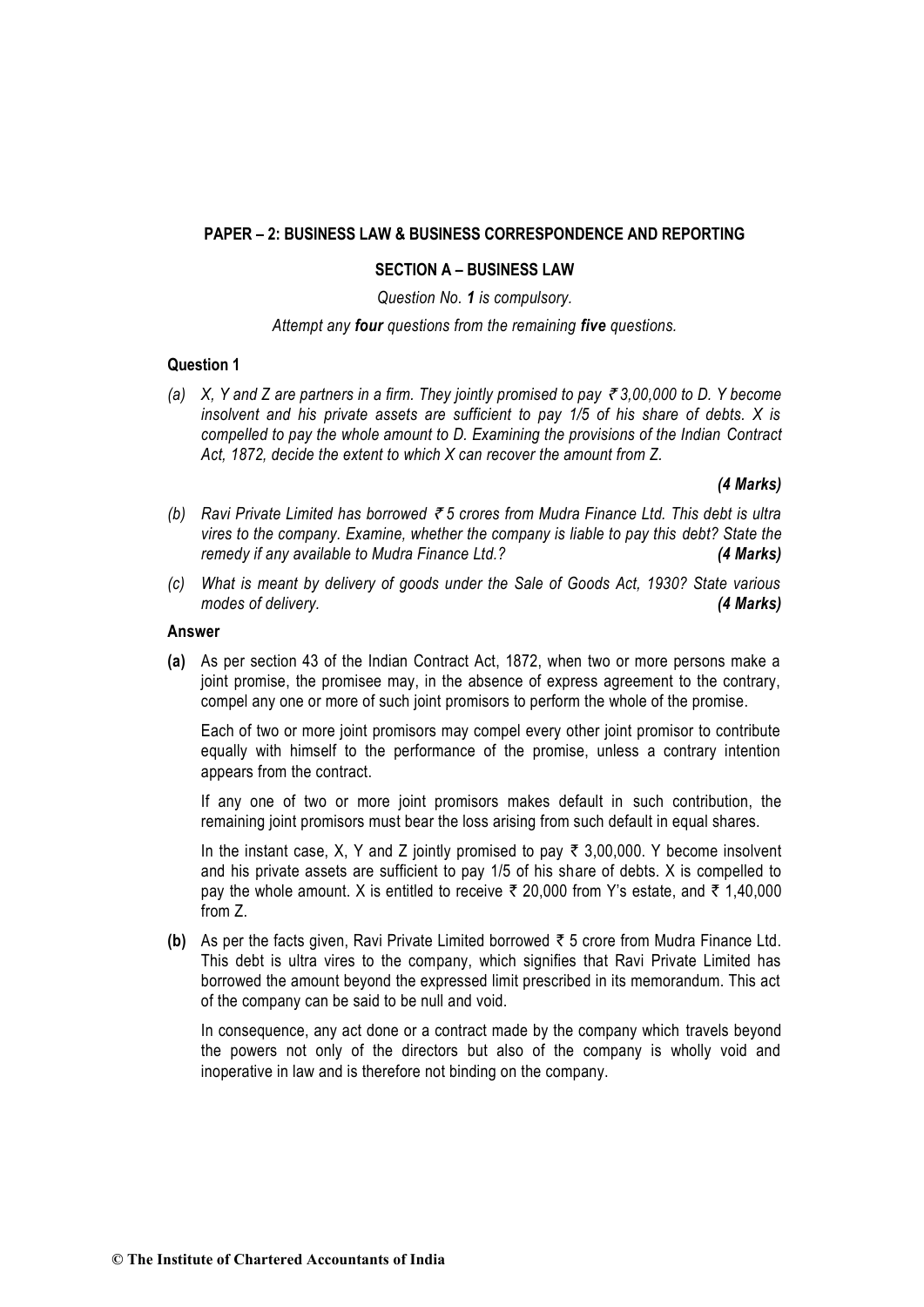So is being the act void in nature, there being no existence of the contract between the Ravi Private Ltd. and Mudra Finance Ltd. Therefore, the company Ravi Private Ltd. is liable to pay this debt amount upto the limit prescribed in the memorandum.

**Remedy available to the Mudra Finance Ltd.:** The impact of the doctrine of ultra vires is that a company can neither be sued on an ultra vires transaction, nor can it sue on it. Since the memorandum is a "public document", it is open to public inspection. Therefore, a company which deals with the other, is deemed to know about the powers of the company.

So, Mudra Finance Ltd. can claim for the amount within the expressed limit prescribed in its memorandum.

**(c) Delivery of goods [section 2(2) of the Sale of Goods Act, 1930]:** Delivery means voluntary transfer of possession from one person to another. As a general rule, delivery of goods may be made by doing anything, which has the effect of putting the goods in the possession of the buyer, or any person authorized to hold them on his behalf.

# **Modes of delivery: Following are the modes of delivery for transfer of possession:**

- (i) **Actual delivery:** When the goods are physically delivered to the buyer.
- (ii) **Constructive delivery:** When it is effected without any change in the custody or actual possession of the thing as in the case of delivery by attornment (acknowledgement) e.g., where a warehouseman holding the goods of A agrees to hold them on behalf of B, at A's request.
- (iii) **Symbolic delivery:** When there is a delivery of a thing in token of a transfer of something else, i.e., delivery of goods in the course of transit may be made by handing over documents of title to goods, like bill of lading or railway receipt or delivery orders or the key of a warehouse containing the goods is handed over to buyer.

# **Question 2**

- *(a) State the exceptions to the rule "An agreement without consideration is void". (5 Marks)*
- *(b) What are the essential elements to form a LLP in India as per the LLP Act, 2008?*

*(5 Marks)* 

*(c) (i) Distinguish between wagering agreement and contract of insurance. (2 Marks)*

*OR*

*(ii) Examine with reason that the given statement is correct or incorrect "Minor is liable to pay for the necessaries supplied to him". (2 Marks)*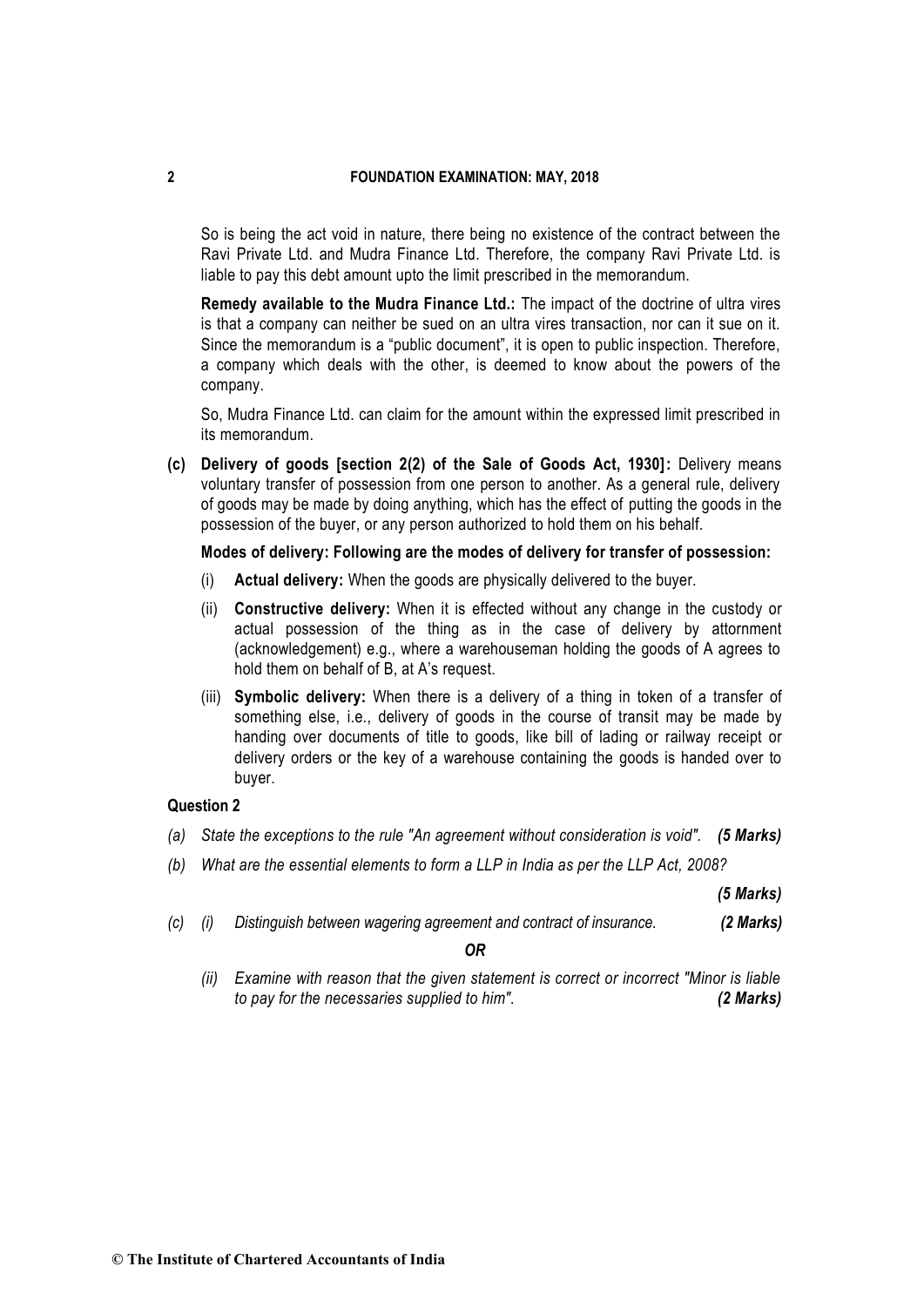### **Answer**

- **(a)** The general rule is that an agreement made without consideration is void (Section 25 of the Indian Contract Act, 1872). However, the Indian Contract Act contains certain exceptions to this rule. In the following cases, the agreement though made even without consideration, will be valid and enforceable.
	- **1. Natural Love and Affection:** Any written and registered agreement made on account of love and affection between the parties standing in near relationship to each other.
	- **2. Compensation for past voluntary services:** A promise to compensate, wholly or in part, a person who has already voluntarily done something for the promisor.
	- **3. Promise to pay time barred debt:** A promise in writing signed by the person making it or by his authorized agent, made to pay a debt barred by limitation.
	- **4. Agency:** According to Section 185 of the Indian Contract Act, 1872, no consideration is necessary to create an agency.
	- **5. Completed gift:** In case of completed gifts, the rule no consideration no contract does not apply. Explanation (1) to Section 25 states "nothing in this section shall affect the validity as between the donor and donee, of any gift actually made." Thus, gifts do not require any consideration.
	- **6. Bailment:** No consideration is required to effect the contract of bailment (Section 148).
	- **7. Charity:** If a promisee undertakes the liability on the promise of the person to contribute to charity, there the contract shall be valid*.*
- **(b) Essential elements to incorporate LLP-** Under the LLP Act, 2008, the following elements are very essential to form a LLP in India:
	- (i) To complete and submit incorporation document in the form prescribed with the Registrar electronically;
	- (ii) To have at least two partners for incorporation of LLP [Individual or body corporate];
	- (iii) To have registered office in India to which all communications will be made and received;
	- (iv) To appoint minimum two individuals as designated partners who will be responsible for number of duties including doing of all acts, matters and things as are required to be done by the LLP. Atleast one of them should be resident in India.
	- (v) A person or nominee of body corporate intending to be appointed as designated partner of LLP should hold a Designated Partner Identification Number (DPIN) allotted by MCA.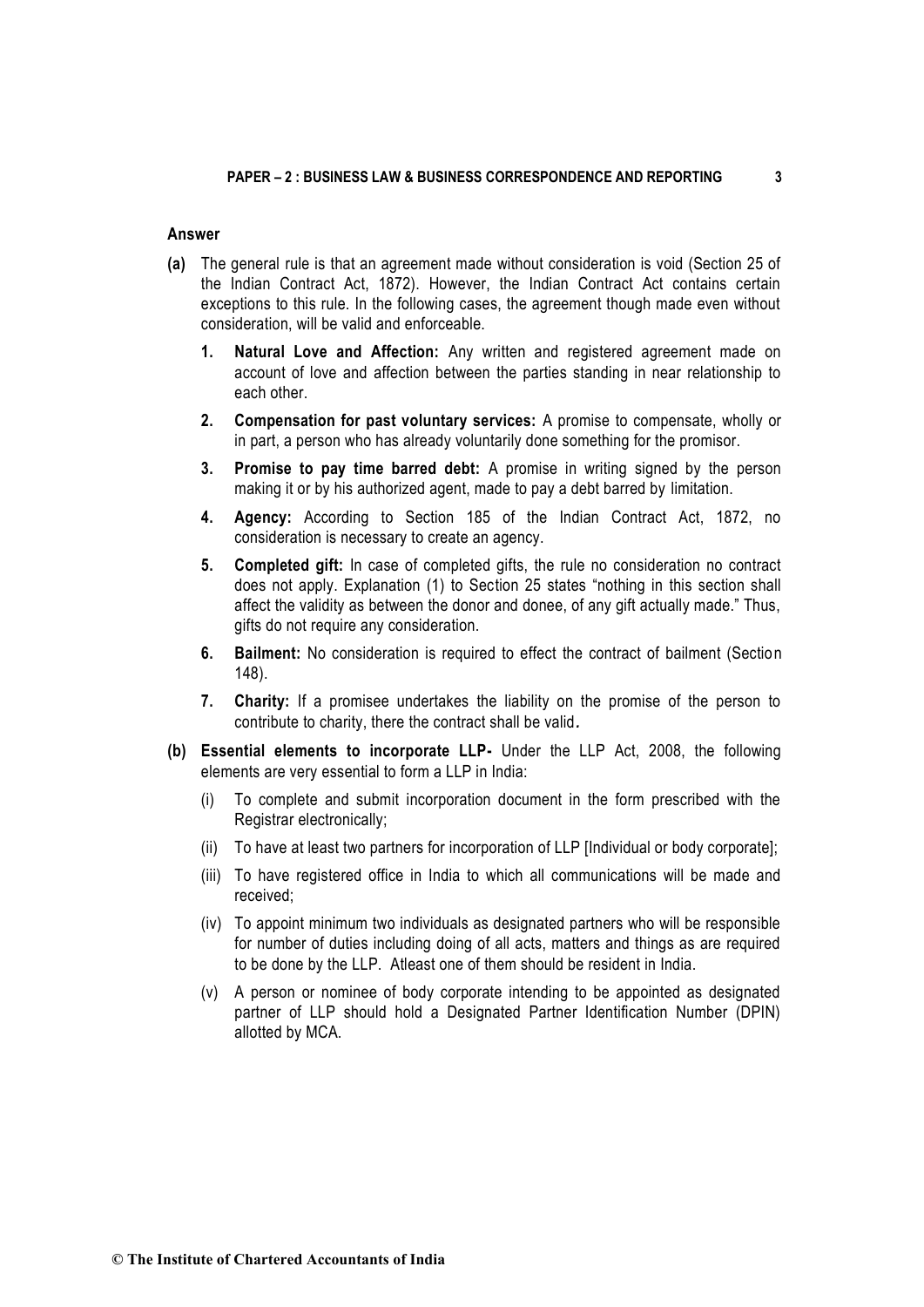- (vi) To execute a partnership agreement between the partners *inter se* or between the LLP and its partners. In the absence of any agreement the provisions as set out in First Schedule of LLP Act, 2008 will be applied.
- (vii) LLP Name.

### **(c) (i) Distinction between Wagering Agreement and Contract of Insurance**

|    | <b>Basis</b>                       | <b>Wagering Agreement</b>                                                                                              | <b>Contracts of Insurance</b>                                                                                            |
|----|------------------------------------|------------------------------------------------------------------------------------------------------------------------|--------------------------------------------------------------------------------------------------------------------------|
| 1. | <b>Meaning</b>                     | It is a promise to pay<br>money or money's worth<br>on the happening or non<br>happening of an uncertain<br>event.     | It.<br>is<br>contract<br>a<br>to<br>indemnify the loss.                                                                  |
| 2. | <b>Consideration</b>               | There is no consideration<br>between the two parties.<br>There is just gambling for<br>money.                          | The crux<br>of insurance<br>the<br>contract is<br>mutual<br>consideration<br>(premium<br>compensation<br>and<br>amount). |
| 3. | <b>Insurable Interest</b>          | There is no property in<br>οf<br>wagering<br>case<br>agreement.<br>There is betting on other's<br>life and properties. | Insured<br>party<br>has<br>insurable interest in the<br>life or property sought to<br>be insured.                        |
| 4. | <b>Contract</b><br>0f<br>Indemnity | Loser has to pay the fixed<br>amount on the happening<br>of uncertain event.                                           | Except life insurance, the<br>contract<br>οf<br>insurance<br>indemnifies the<br>insured<br>person against loss           |
| 5. | Enforceability                     | It<br>is<br>void<br>and<br>unenforceable agreement.                                                                    | It is valid and enforceable                                                                                              |
| 6. | Premium                            | No<br>such<br>logical<br>calculations are required<br>οf<br>wagering<br>in<br>case<br>agreement.                       | Calculation of premium is<br>based on scientific and<br>calculation<br>actuarial<br>οf<br>risks.                         |
| 7. | <b>Public Welfare</b>              | They have been regarded<br>as against<br>the public<br>welfare.                                                        | They are beneficial to the<br>society.                                                                                   |

# **OR**

**(ii) Minor is liable to pay for the necessaries supplied to him:** This statement is incorrect**.** The case of necessaries supplied to a minor or to any other person whom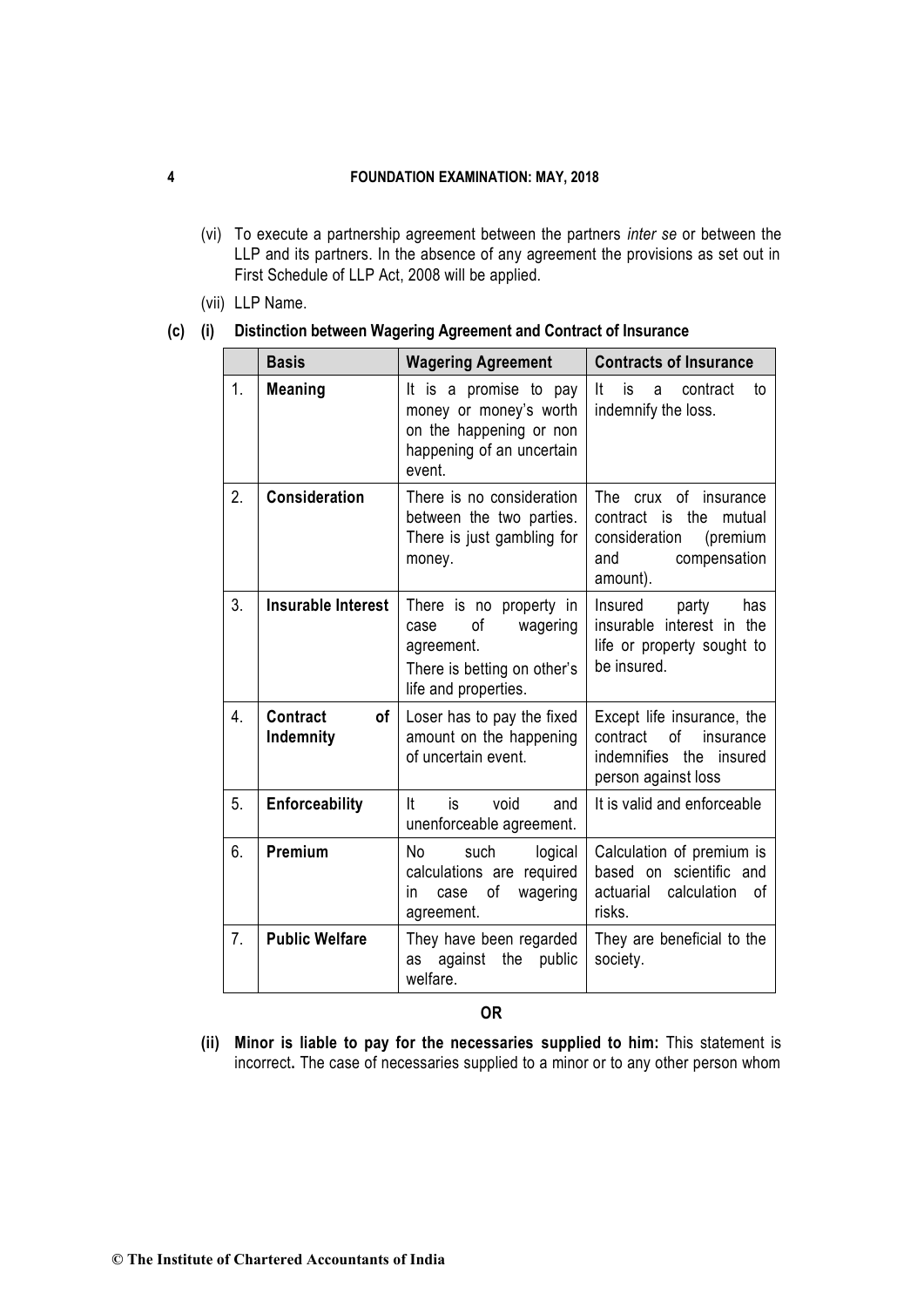such minor is legally bound to support is governed by section 68 of the Indian Contract Act, 1872. A claim for necessaries supplied to a minor is enforceable by law, only against minor's estate, if he possesses. But a minor is not liable for any price that he may promise and never for more than the value of the necessaries. There is no personal liability of the minor, but only his property is liable.

### **Question 3**

- *(a) Distinguish between dissolution of firm and dissolution of partnership. (2 Marks)*
- *(b) What are the consequences of Non-Registration of a Partnership Firm? Discuss.*

#### *(4 Marks)*

*(c) M Ltd., contract with Shanti Traders to make and deliver certain machinery to them by 30.6.2017 for* ` *11.50 lakhs. Due to labour strike, M Ltd. could not manufacture and deliver the machinery to Shanti Traders. Later, Shanti Traders procured the machinery from another manufacturer for* ` *12.75 lakhs. Due to this Shanti Traders was also prevented from performing a contract which it had made with Zenith Traders at the time of their contract with M Ltd. and were compelled to pay compensation for breach of contract. Advise Shanti Traders the amount of compensation which it can claim from M Ltd., referring to the legal provisions of the Indian Contract Act, 1872. (6 Marks)* 

#### **Answer**

#### **(a) DISSOLUTION OF FIRM VS. DISSOLUTION OF PARTNERSHIP**

| S.<br>No. | <b>of</b><br>Basis<br><b>Difference</b> | <b>Dissolution of Firm</b>                                                                                             | <b>Dissolution of Partnership</b>                                                                                     |
|-----------|-----------------------------------------|------------------------------------------------------------------------------------------------------------------------|-----------------------------------------------------------------------------------------------------------------------|
| 1.        | Continuation of<br>business             | It involves discontinuation<br>of business in partnership.                                                             | It<br>affect<br>does.<br>not<br>continuation of business. It<br>involves only reconstitution<br>of the firm.          |
| 2.        | Winding up                              | It involves winding up of<br>firm<br>and<br>requires<br>the<br>realization of assets and<br>settlement of liabilities. | lt –<br>involves<br>only<br>reconstitution and requires<br>only revaluation of assets<br>and liabilities of the firm. |
| 3.        | Order of court                          | A firm may be dissolved by<br>the order of the court.                                                                  | Dissolution of partnership is<br>not ordered by the court.                                                            |
| 4.        | Scope                                   | lt.<br>necessarily<br>involves<br>dissolution of partnership.                                                          | It may or may not involve<br>dissolution of firm.                                                                     |
| 5.        | Final closure of<br>books               | It involves final closure of<br>books of the firm.                                                                     | It does not involve<br>final<br>closure of the books.                                                                 |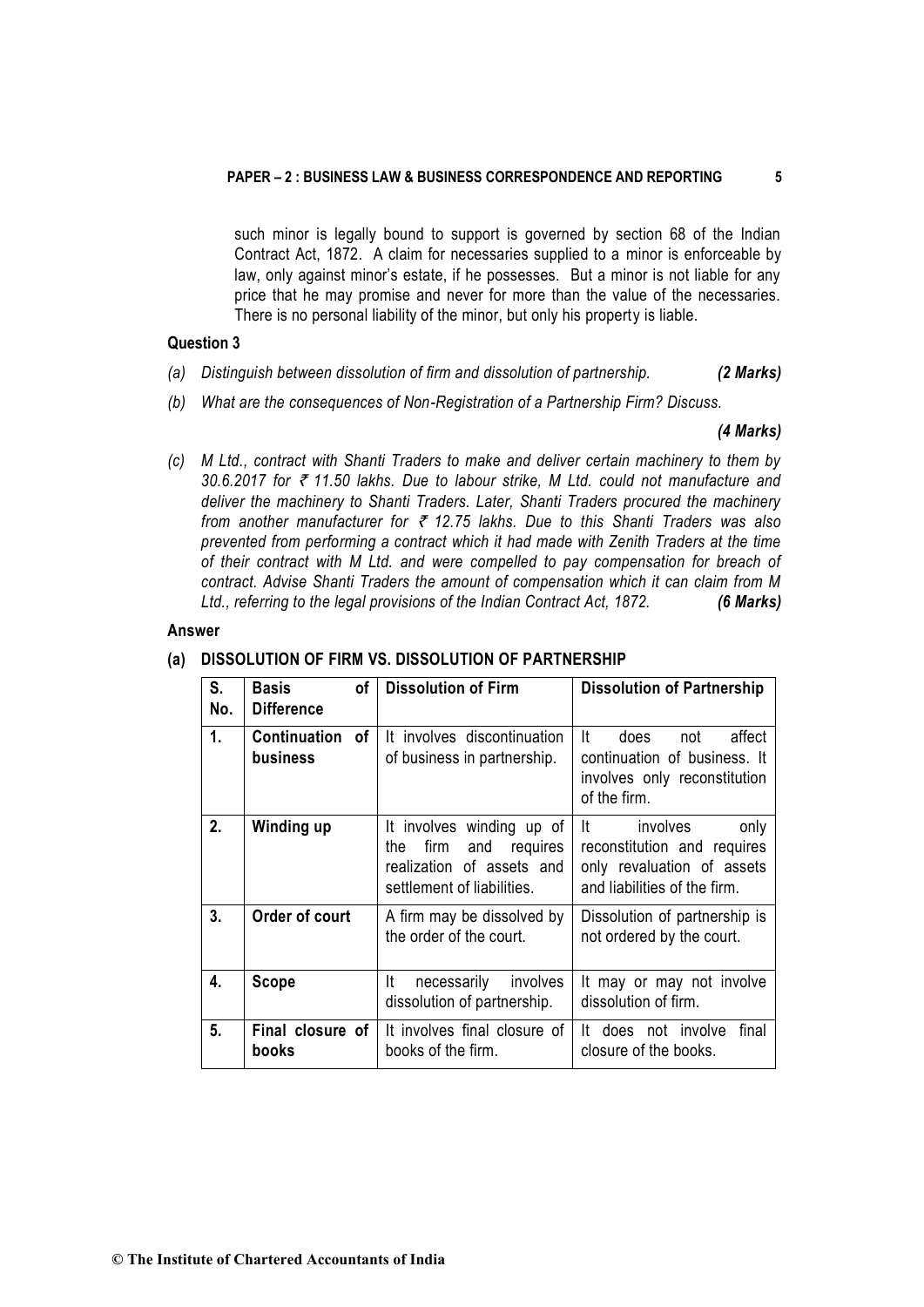- **(b) Consequences of Non-Registration of a Partnership Firm [Section 69 of the Indian Partnership Act, 1932]**: Although registration of firms is not compulsory, yet the consequences or disabilities of non-registration have a persuasive pressure for their registration. **These disabilities briefly are as follows:**
	- (i) **No suit in a civil court by firm or other co-partners against third party:** The firm or any other person on its behalf cannot bring an action against the third party for breach of contract entered into by the firm, unless the firm is registered and the persons suing are or have been shown in the register of firms as partners in the firm.
	- (ii) **No relief to partners for set-off of claim:** If an action is brought against the firm by a third party, then neither the firm nor the partner can claim any set-off, if the suit be valued for more than  $\overline{\tau}$ 100 or pursue other proceedings to enforce the rights arising from any contract.
	- (iii) **Aggrieved partner cannot bring legal action against other partner or the firm:** A partner of an unregistered firm (or any other person on his behalf) is precluded from bringing legal action against the firm or any person alleged to be or to have been a partner in the firm. But, such a person may sue for dissolution of the firm or for accounts and realization of his share in the firm's property where the firm is dissolved.
	- (iv) **Third party can sue the firm:** In case of an unregistered firm, an action can be brought against the firm by a third party.
- **(c)** Section 73 of the Indian Contract Act, 1872 provides for consequences of breach of contract. According to it, when a contract has been broken, the party who suffers by such breach is entitled to receive from the party who has broken the contract, compensation for any loss or damage caused to him thereby which naturally arose in the usual course of things from such breach or which the parties knew when they made the contract, to be likely to result from the breach of it. Such compensation is not given for any remote and indirect loss or damage sustained by reason of the breach. It is further provided in the explanation to the section that in estimating the loss or damage from a breach of contract, the means which existed of remedying the inconvenience caused by the non performance of the contract must be taken into account.

Applying the above principle of law to the given case, M Ltd. is obliged to compensate for the loss of  $\bar{\tau}$  1.25 lakh (i.e.  $\bar{\tau}$  12.75 minus  $\bar{\tau}$  11.50 =  $\bar{\tau}$  1.25 lakh) which had naturally arisen due to default in performing the contract by the specified date.

Regarding the amount of compensation which Shanti Traders were compelled to make to Zenith Traders, it depends upon the fact whether M Ltd., knew about the contract of Shanti Traders for supply of the contracted machinery to Zenith Traders on the specified date. If so, M Ltd is also obliged to reimburse the compensation which Shanti Traders had to pay to Zenith Traders for breach of contract. Otherwise M Ltd is not liable.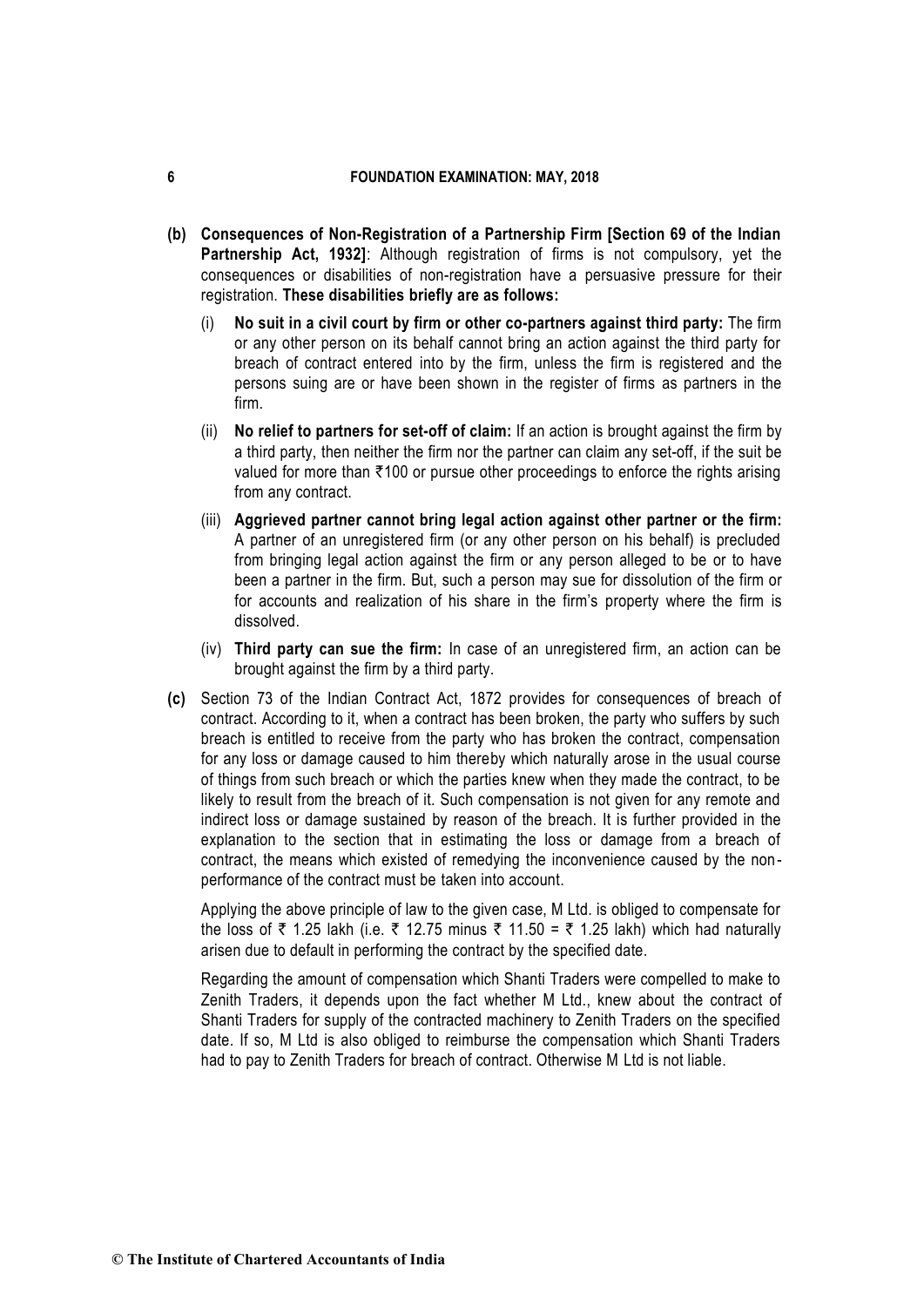# **Question 4**

- *(a) What is appropriation of goods under the Sale of Goods Act, 1930? State the essentials regarding appropriation of unascertained goods. (6 Marks)*
- *(b) X, Y and Z are partners in a Partnership Firm. They were carrying their business successfully for the past several years. Spouses of X and Y fought in ladies club on their personal issue and X's wife was hurt badly. X got angry on the incident and he convinced Z to expel Y from their partnership firm. Y was expelled from partnership without any notice from X and Z. Considering the provisions of the Indian Partnership Act, 1932, state whether they can expel a partner from the firm. What are the criteria for test of good faith in such circumstances? (6 Marks)*

#### **Answer**

**(a) Appropriation of goods:** Appropriation of goods involves selection of goods with the intention of using them in performance of the contract and with the mutual consent of the seller and the buyer.

The essentials regarding appropriation of unascertained goods are:

- (a) There is a contract for the sale of unascertained or future goods.
- (b) The goods should conform to the description and quality stated in the contract.
- (c) The goods must be in a deliverable state.
- (d) The goods must be unconditionally (as distinguished from an intention to appropriate) appropriated to the contract either by delivery to the buyer or his agent or the carrier.
- (e) The appropriation must be made by:
	- (i) the seller with the assent of the buyer; or
	- (ii) the buyer with the assent of the seller.
- (f) The assent may be express or implied.
- (g) The assent may be given either before or after appropriation.
- **(b)** A partner may not be expelled from a firm by a majority of partners except in exercise, in good faith, of powers conferred by contract between the partners. It is, thus, essential that:
	- (i) the power of expulsion must have existed in a contract between the partners;
	- (ii) the power has been exercised by a majority of the partners; and
	- (iii) it has been exercised in good faith.

If all these conditions are not present, the expulsion is not deemed to be in bonafide interest of the business of the firm.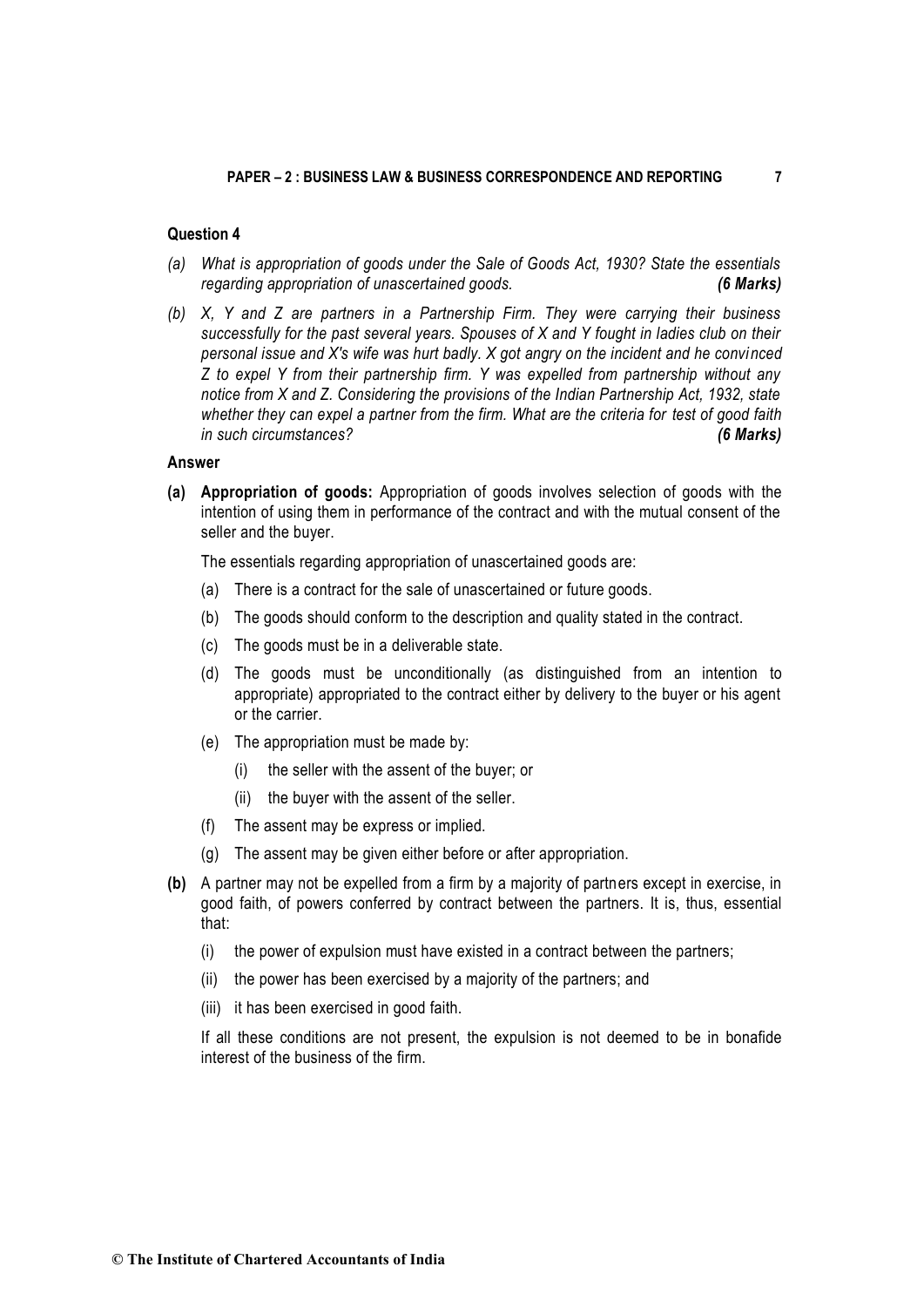The test of good faith as required under Section 33(1) includes three things:

- The expulsion must be in the interest of the partnership.
- The partner to be expelled is served with a notice.
- He is given an opportunity of being heard.

If a partner is otherwise expelled, the expulsion is null and void.

Thus, according to the test of good faith as required under Section 33(1), expulsion of Partner Y is not valid.

# **Question 5**

- *(a) Mr. D sold some goods to Mr. E for* ` *5,00,000 on 15 days credit. Mr. D delivered the goods. On due date Mr. E refused to pay for it. State the position and rights of Mr. D as per the Sale of Goods Act, 1930. (6 Marks)*
- *(b) Define OPC (One Person Company) and state the rules regarding its membership. Can it be converted into a non-profit company under Section 8 or a private company? (6 Marks)*

# **Answer**

**(a) Position of Mr. D:** Mr. D sold some goods to Mr. E for  $\overline{\tau}$  5,00,000 on 15 days credit. Mr. D delivered the goods. On due date Mr. E refused to pay for it. So, Mr. D is an unpaid seller as according to section 45(1) of the Sale of Goods Act,1930 the seller of goods is deemed to be an 'Unpaid Seller' when the whole of the price has not been paid or tendered and the seller had an immediate right of action for the price.

**Rights of Mr. D:** As the goods have parted away from Mr. D, therefore, Mr. D cannot exercise the right against the goods, he can only exercise his rights against the buyer i.e. Mr. E which are as under:

(i) **Suit for price (Section 55)**

In the mentioned contract of sale, the price is payable after 15 days and Mr. E refuses to pay such price, Mr. D may sue Mr. E for the price.

- (ii) **Suit for damages for non-acceptance (Section 56):** Mr. D may sue Mr. E for damages for non-acceptance if Mr. E wrongfully neglects or refuses to accept and pay for the goods. As regards measure of damages, Section 73 of the Indian Contract Act, 1872 applies.
- (iii) **Suit for interest [Section 61]:** If there is no specific agreement between the Mr. D and Mr. E as to interest on the price of the goods from the date on which payment becomes due, Mr. D may charge interest on the price when it becomes due from such day as he may notify to Mr. E.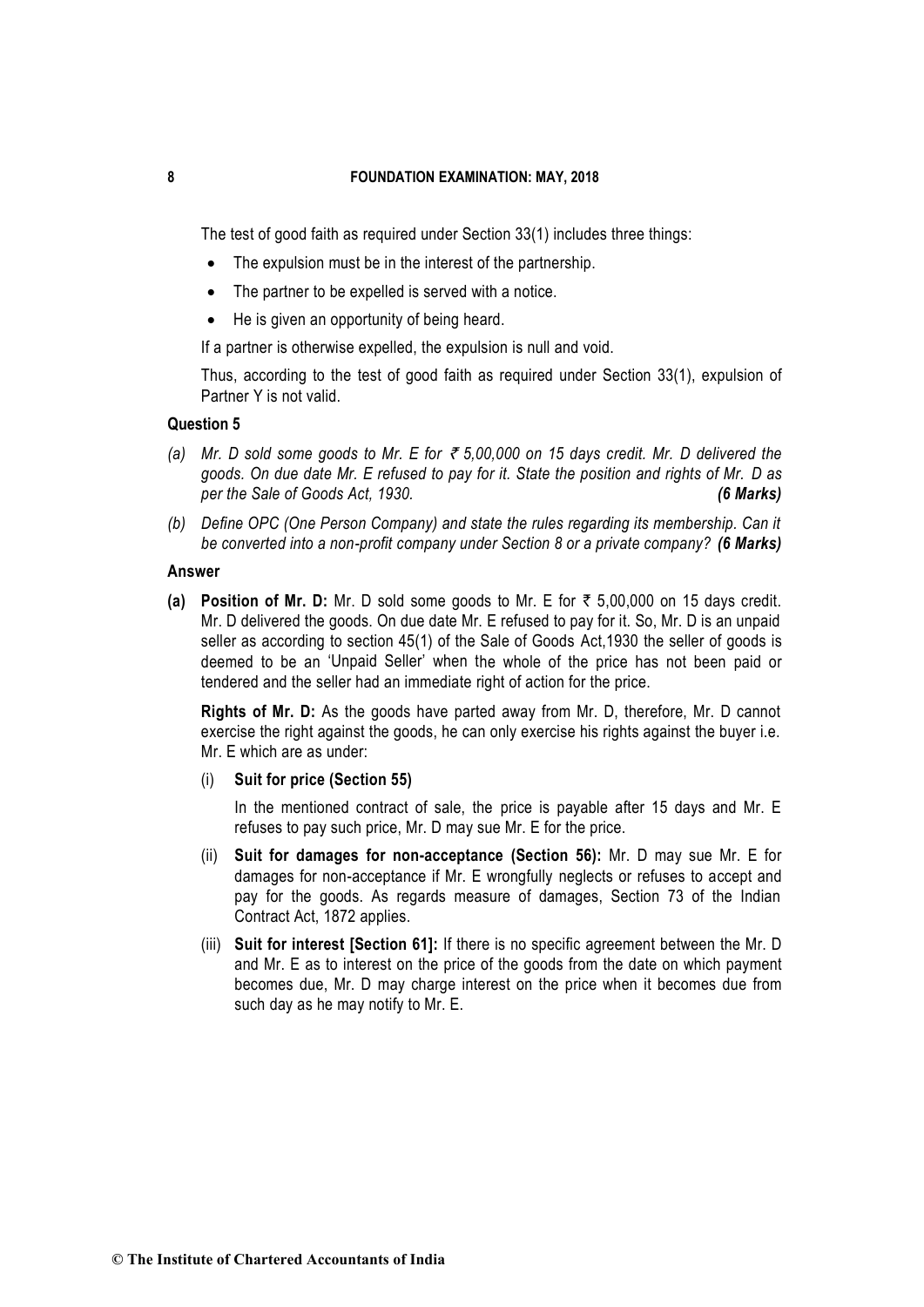**(b) One Person Company (OPC) [Section 2(62) of the Companies Act, 2013]:** The Act defines one person company (OPC) as a company which has only one person as a member.

### **Rules regarding its membership:**

- Only one person as member.
- The memorandum of OPC shall indicate the name of the other person, who shall, in the event of the subscriber's death or his incapacity to contract, become the member of the company.
- The other person whose name is given in the memorandum shall give his prior written consent in prescribed form and the same shall be filed with Registrar of companies at the time of incorporation.
- Such other person may be given the right to withdraw his consent.
- The member of OPC may at any time change the name of such other person by giving notice to the company and the company shall intimate the same to the Registrar.
- Any such change in the name of the person shall not be deemed to be an alteration of the memorandum.
- Only a natural person who is an Indian citizen and resident in India (person who has stayed in India for a period of not less than 182 days during the immediately preceding one calendar year)-
	- $\triangleright$  shall be eligible to incorporate a OPC;
	- $\triangleright$  shall be a nominee for the sole member of a OPC.
- No person shall be eligible to incorporate more than one OPC or become nominee in more than one such company.
- No minor shall become member or nominee of the OPC or can hold share with beneficial interest.

OPC cannot be incorporated or converted into a company under section 8 of the Act. Though it may be converted to private or public companies in certain cases. OPC cannot convert voluntarily into any kind of company unless two years have expired from the date of incorporation, except where the paid up share capital is increased beyond fifty lakh rupees or its average annual turnover during the relevant period exceeds two crore rupees.

#### **Question 6**

*(a) Define Fraud. Whether "mere silence will amount to fraud" as per the Indian Contract Act, 1872? (5 Marks)* 

**© The Institute of Chartered Accountants of India**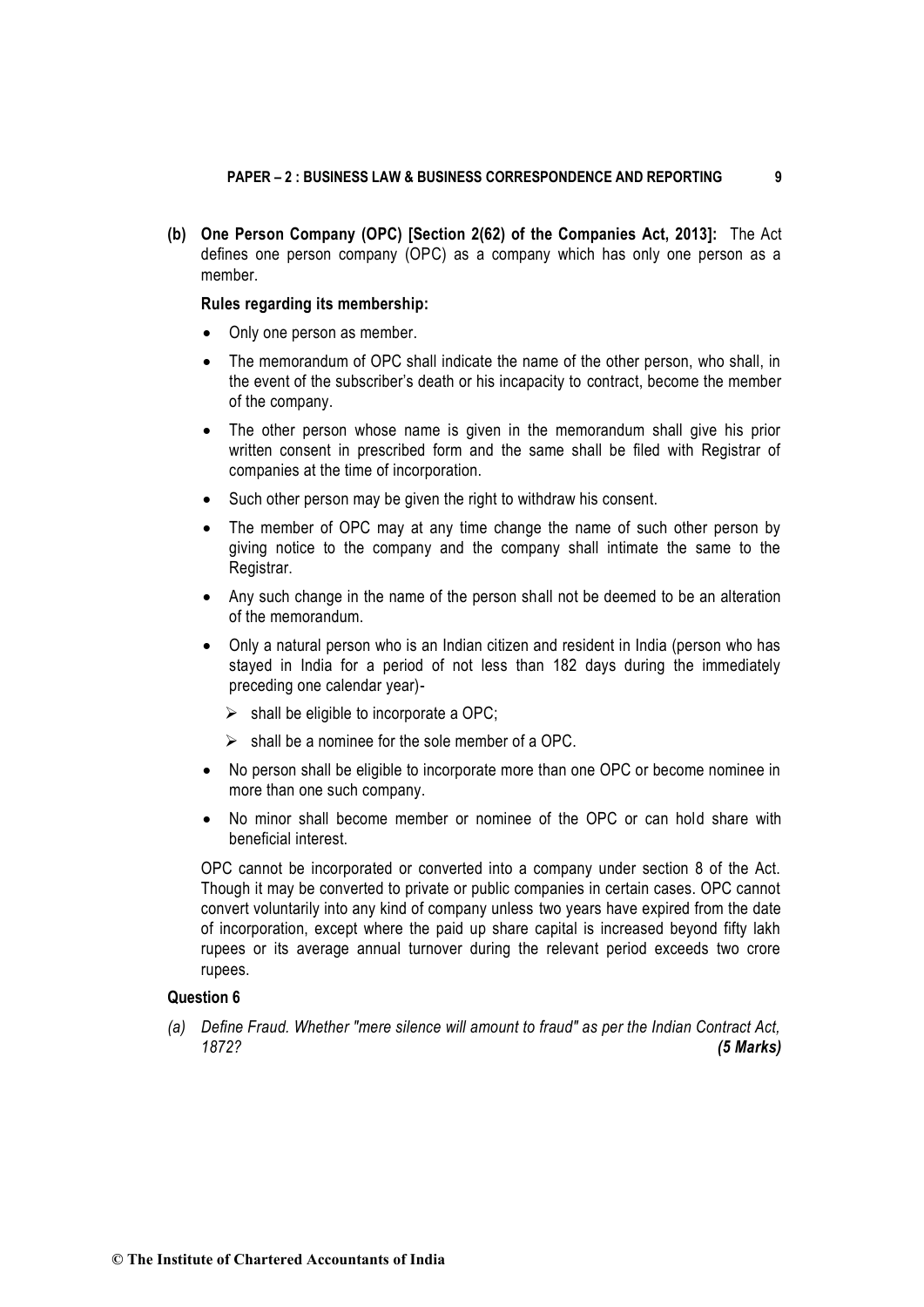- *(b) What is the conclusive evidence of partnership? State the circumstances when partnership is not considered between two or more parties. (4 Marks)*
- *(c) State the limitations of the doctrine of indoor management under the Companies Act, 2013. (3 Marks)*

### **Answer**

- **(a) Definition of Fraud under Section 17: 'Fraud' means and includes** any of the following acts committed by a party to a contract, or with his connivance, or by his agent, with an intent to deceive another party thereto or his agent, or to induce him to enter into the contract:
	- (1) the suggestion, as a fact, of that which is not true, by one who does not believe it to be true;
	- (2) the active concealment of a fact by one having knowledge or belief of the fact;
	- (3) a promise made without any intention of performing it;
	- (4) any other act fitted to deceive;
	- (5) any such act or omission as the law specially declares to be fraudulent.

**Mere silence will amount to fraud:** This statement is incorrect as per the Indian Contract Act, 1872. A party to the contract is under no obligation to disclose the whole truth to the other party. 'Caveat Emptor' i.e. let the purchaser beware is the rule applicable to contracts. There is no duty to speak in such cases and silence does not amount to fraud. Similarly, there is no duty to disclose facts which are within the knowledge of both the parties.

**(b) Conclusive evidence of partnership:** Existence of Mutual Agency which is the cardinal principle of partnership law is very much helpful in reaching a conclusion with respect to determination of existence of partnership. Each partner carrying on the business is the principal as well as an agent of other partners. So, the act of one partner done on behalf of firm, binds all the partners. If the element of mutual agency relationship exists between the parties constituting a group formed with a view to earn profits by running a business, a partnership may be deemed to exist.

**Circumstances when partnership is not considered between two or more parties:**  Various judicial pronouncements have laid to the following factors leading to no partnership between the parties:

- (i) Parties have not retained any record of terms and conditions of partnership.
- (ii) Partnership business has maintained no accounts of its own, which would be open to inspection by both parties
- (iii) No account of the partnership was opened with any bank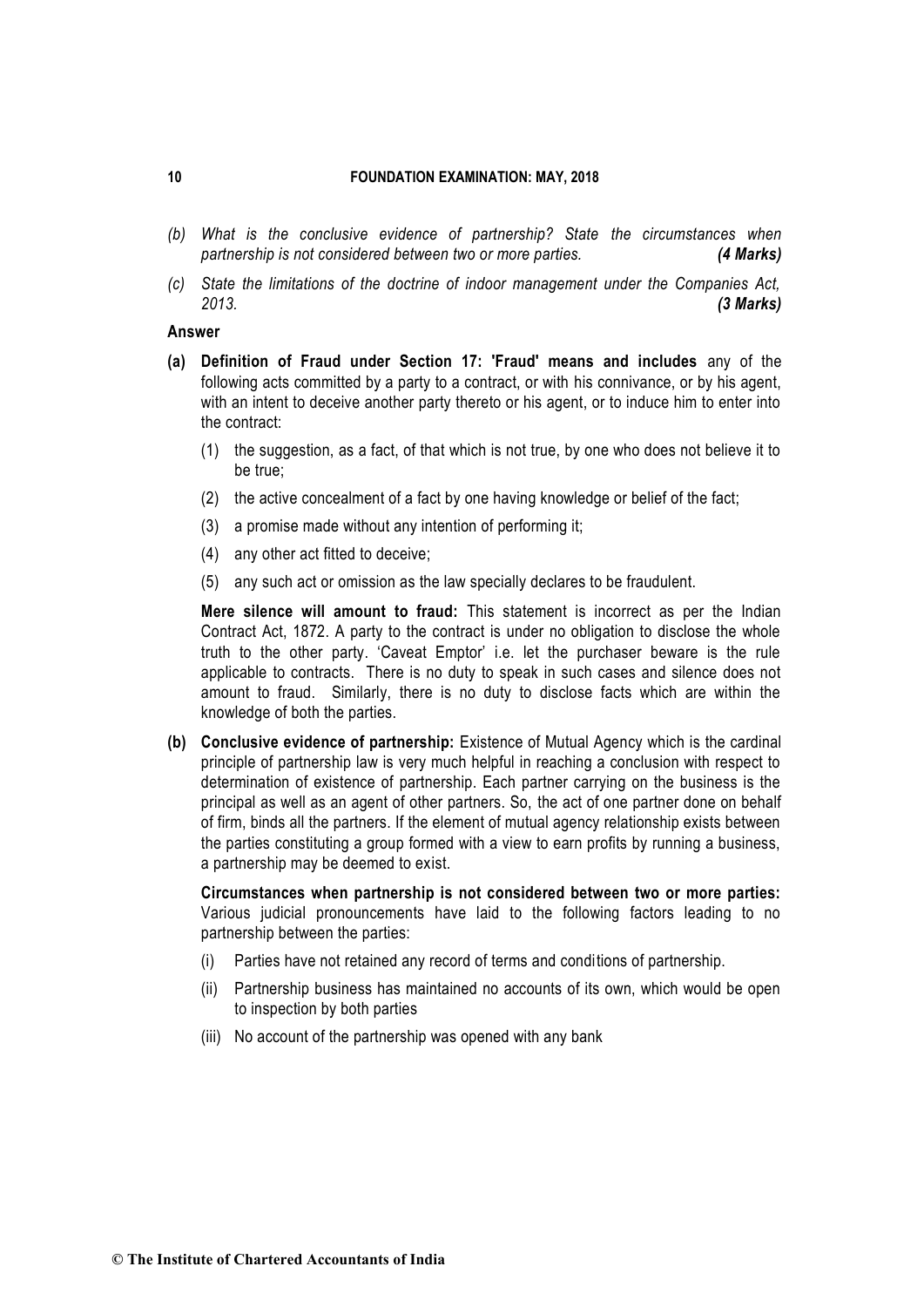- (iv) No written intimation was conveyed to the Deputy Director of Procurement with respect to the newly created partnership.
- **(c)** The doctrine of Indoor Management has limitations of its own. That is to say, it is inapplicable to the following cases, namely:
	- **(i) Actual or constructive knowledge of irregularity:** The rule does not protect any person when the person dealing with the company has notice, whether actual or constructive, of the irregularity.
	- **(ii) Suspicion of Irregularity:** The doctrine in no way, rewards those who behave negligently. Where the person dealing with the company is put upon an inquiry, for example, where the transaction is unusual or not in the ordinary course of business, it is the duty of the outsider to make the necessary enquiry.
	- **(iii) Forgery:** The doctrine of indoor management applies only to irregularities which might otherwise affect a transaction, but it cannot apply to forgery which must be regarded as nullity.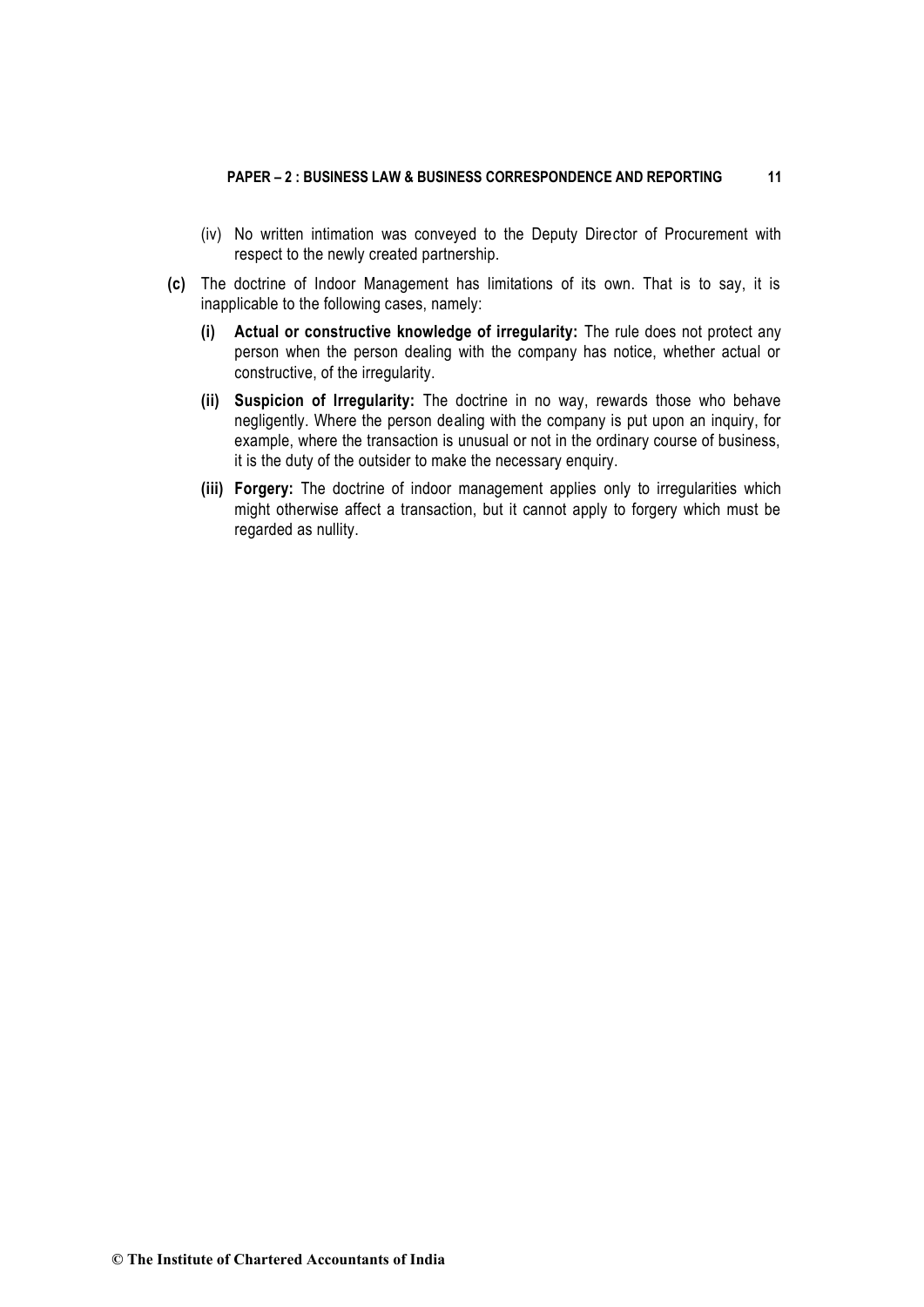# **SECTION B – BUSINESS CORRESPONDENCE AND REPORTING**

*Question No. 7 is compulsory.*

#### *Attempt any three questions from the remaining four questions.*

### **Question 7**

*(a) Read the passage carefully and answer the questions given below:* 

*A life of action and danger moderates the dread of death. It not only gives us fortitude to bear pain, but teaches us at every step the precarious tenure on which we hold our present being. Sedentary and studious men are the most apprehensive on this score. Dr. Johnson was an instance in point. A few years seemed to him soon over, compared with those sweeping contemplations on time and infinity with which he had been used to pose himself. In the still life of a man of Ietters there was no obvious reason for a change. He might sit in an arm chair and pour out cups of tea to all eternity would it had been possible for him to do so. The most rational cure after all for the inordinate fear of death is to set a just value on life. If we mere wish to continue on the scene to indulge our head-strong humour and tormenting passions, we had better be gone at once; and if we only cherish a fondness for existence according to the good we desire from it, the pang we feel at parting it will not be very server.* 

| (i) | What type of people are afraid of death and Why?                 | $(1$ Mark) |
|-----|------------------------------------------------------------------|------------|
|     | (ii) How can we get rid of fear of death?                        | (1 Mark)   |
|     | (iii) What idea do you form about Dr. Johnson from this passage? | $(1$ Mark) |
|     | (iv) Write Summary of the Passage.                               | (2 Marks)  |

- *(b) Read the passage:* 
	- *(i) Make Notes, using headings, sub headings, and abbreviations whenever necessary.*

*(3 Marks)*

|  | (ii) Write Summary. | (2 Marks) |
|--|---------------------|-----------|
|--|---------------------|-----------|

*(I) Anything printed and bound in a book size can be called a book, but the quality or mind distinguishes the value of it.*

*What is a book? This is' how Anatole France describes it:" A series of little printed signs essentially only that. It is for the reader to supply himself the*  forms and colors and sentiments to which these signs correspond. It will *depend on him whether the book be dull or brilliant, hot with passion or cold as ice. Or if you prefer to put it otherwise each word in a book is a magic finger that sets a fibre of our brain vibrating like a hard string and so evokes a note from the sounding board of our soul No matter how skilful, how inspired the artist's hand, the sound it makes depends on the quality of the strings within ourselves"*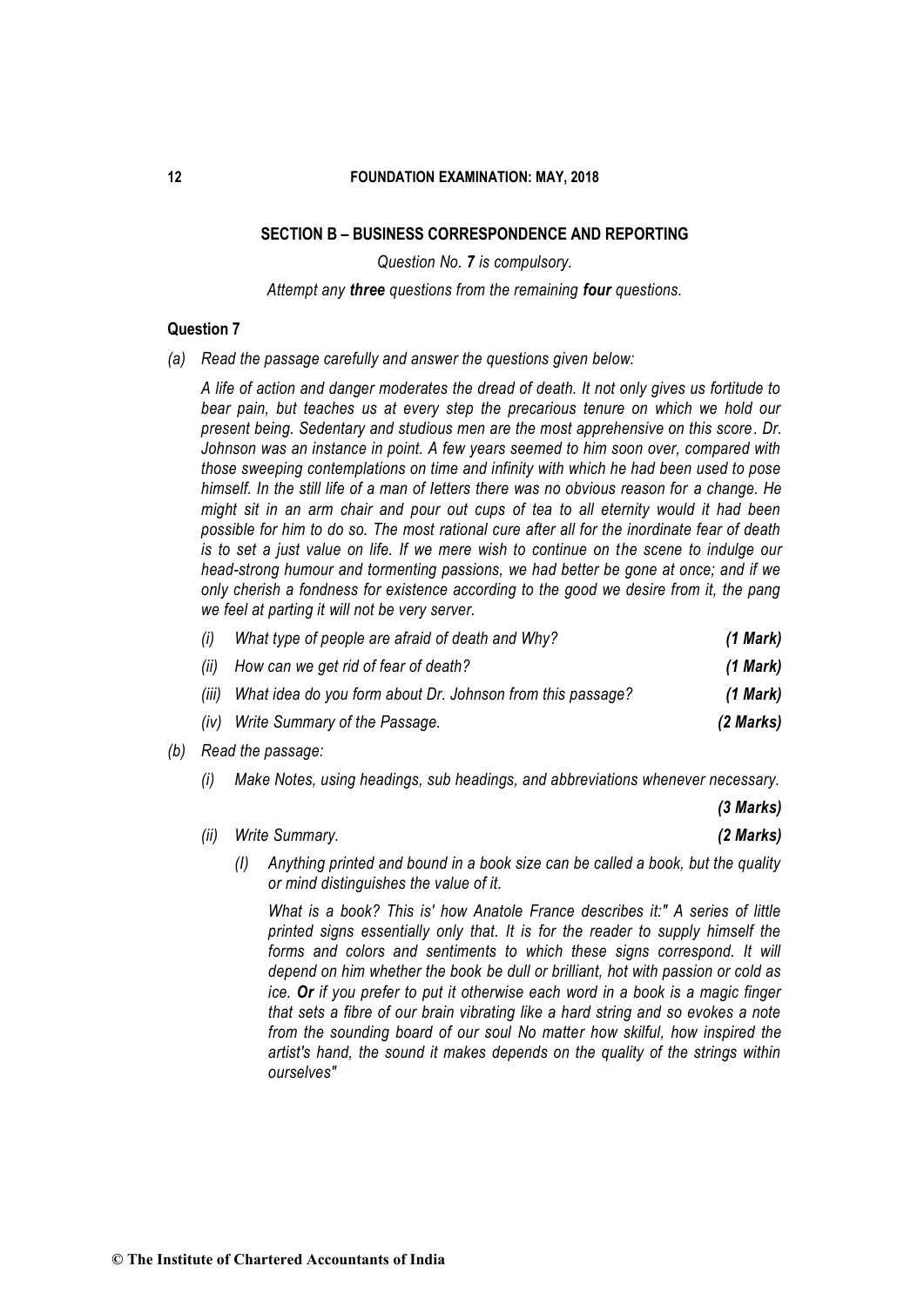#### **PAPER – 2 : BUSINESS LAW & BUSINESS CORRESPONDENCE AND REPORTING 13**

*Until recently books were the preserve of a small section \_\_\_\_\_\_ the urban upper classes. Some, even today, make it a point to call themselves intellectuals. It would be a pity if books were meant only for intellectuals and not for housewives, farmers, factory workers, artisans and, so on.* 

*In India there are first generation learners, whose parents might have been illiterate. This poses special challenges to our authors and to those who are entrusted with the task of disseminating knowledge. We need much more research in the use of language and the development of techniques by which know ledge can be transferred to these people without transmission loss. Publishers should initiate campaigns to persuade people that a good book makes a beautiful present and that reading a good book can be the most relaxing as well as absorbing of pastimes. We should aim at books of quality no less than at quantitative expansion in production and sale. Unless one is constantly exposed to the best, one cannot develop a taste for the good.* 

#### *(2 Marks)*

### **Answer**

#### **(a) Reading comprehension**

People who have a sedentary lifestyle and are too much into writing/literature are afraid of death.

We can get rid of the fear of death by following a life of action and danger and also by setting a value on life.

Dr. Johnson, being a man of letters seemed to have a sedentary life style. He feared death because of his monotonous life.

A life that is full of action and danger would not fear death. One needs to be active and avoid a sedentary life full of contemplation. One must cherish what one has and enjoy moments as they come, rather than brood over the past and future. Dr. Johnson is a good example of a case where death was severely dreaded.

# **(b) (i) A. Value of bks. acc. to Anatole France**

- (1) not merely printed signs
- (2) reader gives
	- (i) colours
	- (ii) forms
	- (iii) sentiments
		- a. brilliant or boring
		- b. touches our souls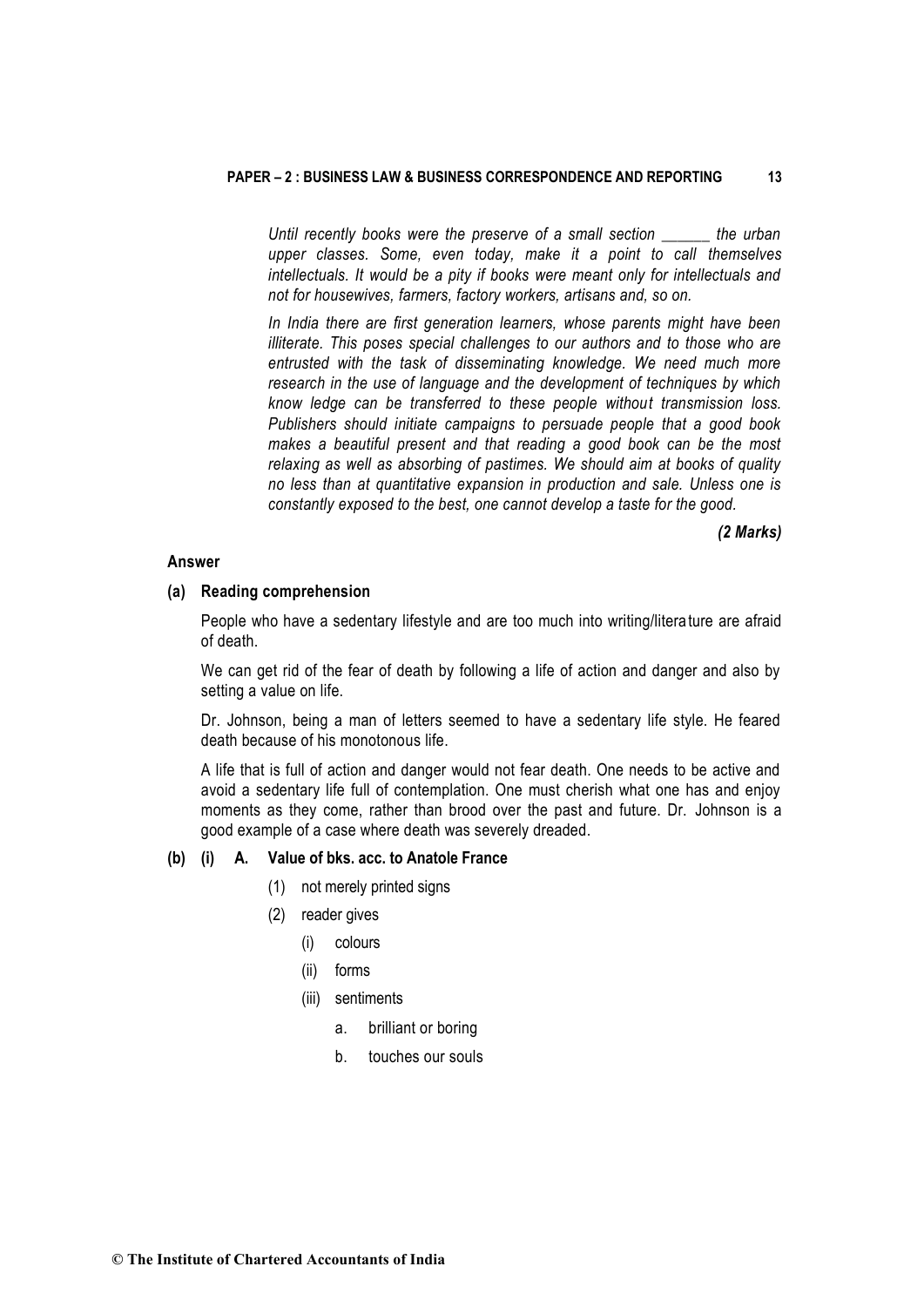### **B. Bks. are meant for diff. sections of society**

- (1) until recently bks. were read by only intellect.
- (2) meant for all housewives, farmers, artisans, etc.

### **C. Bks. for 1st gen. learners**

- (1) challenge for authors
- (2) need more research in use of lang.
- (3) need for dev. of teaching tech. a. knowledge transfer w/o transms<sup>n</sup> loss

# **D. Publisher's role**

- (1) campaigns to persuade
	- a. bks make good presents
	- b. rdng a relaxing pastime

# **Key**

- 1. acc. according
- 2. 1st first
- 3. bks. books
- 4. gen. generation
- 5. diff. different
- 6. lang. language
- 7. intellect. intellectuals
- 8. dev. development
- $9. \quad w/o without$
- 10. transms<sup>n</sup> transmission

### **Summary**

A book can be defined as anything that is bound and printed. However, there can be factors of quality and the mind applied to it that distinguish a book. According to Anatole France, a reader has powers to convert the book into magic; using his brain connect with the words printed in it. No matter how good an author is, the content becomes interesting only if the reader wishes to make it so. Apparently, books have always been associated with the urban sector. One must try to spread the reach to a wider audience, emphasizing the fact that good techniques and language can make book reading the most enjoyable of all pass times.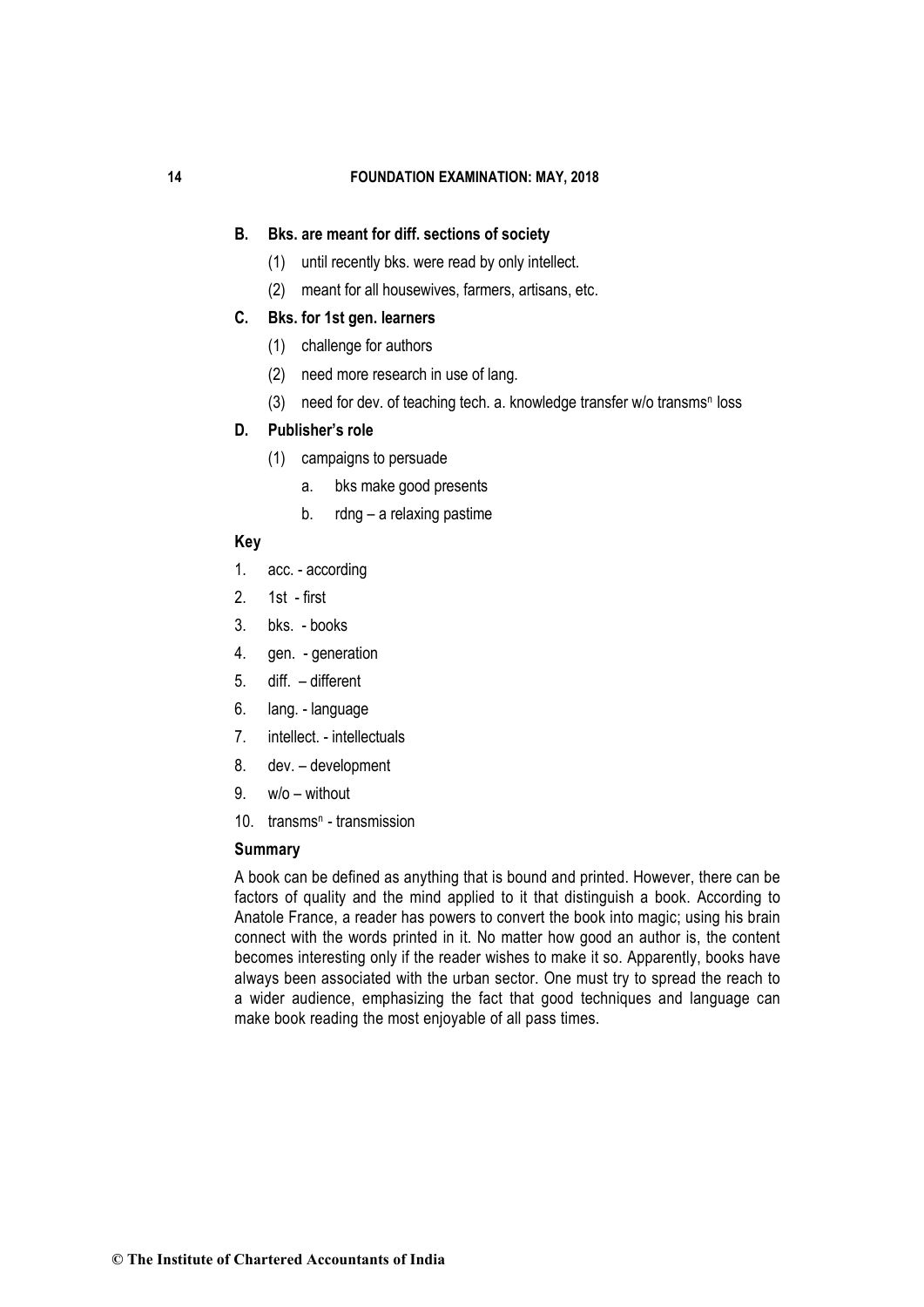# **Question 8**

- *(a) Define visual communication. (2 Marks)*
- *(b) (i) Choose the word which best expresses the meaning of the given word: Perpetual* 
	- *(1) General*
	- *(2) Emotional*
	- *(3) Stubborn*
	- *(4) Continuous (1 Mark)*
	- *(ii) Select a suitable antonym for the word given in question:*

### *Disparage*

- *(1) Eulogise*
- *(2) Belittle*
- *(3) Alert*
- *(4) Defame*
- *(iii) Change the following sentence to indirect speech:*

*The policeman said to the stranger who are you. (1 Mark)*

*(c) Write a precis and give appropriate title to the passage given below:* 

*Teaching is the noblest of professions. A teacher has a scared duty to perform. It is he on whom rests the responsibility of moulding the character of young children. Apart from developing their intellect, he can inculcate in them qualities of good citizenship, remaining neat and clean, talking decently and sitting properly. These virtues are not*  easy to be *imbibed.* Only he who himself leads a life of simplicity, purity and rigid *discipline can successfully cultivate these habits in his pupils.*

*Besides a teacher always remain young. He may grow old in age, but not in spite. Perpetual contact with budding youths keeps him happy and cheerful These are moments when domestic worries weigh heavily on his mind, but the delightful company of innocent children makes him overcome his transient moods of despair. (5 Marks)*

### **Answer**

### **(a) Visual communication**

Communication that happens through visual aids such as signs, graphic designs, colour, illustrations etc is visual communication. It is a powerful medium these days, especially for office presentations. Visuals can also include pie charts, graphs, or any other colourful representation. It adds value to the content and forms a major part of audio visual ppt's.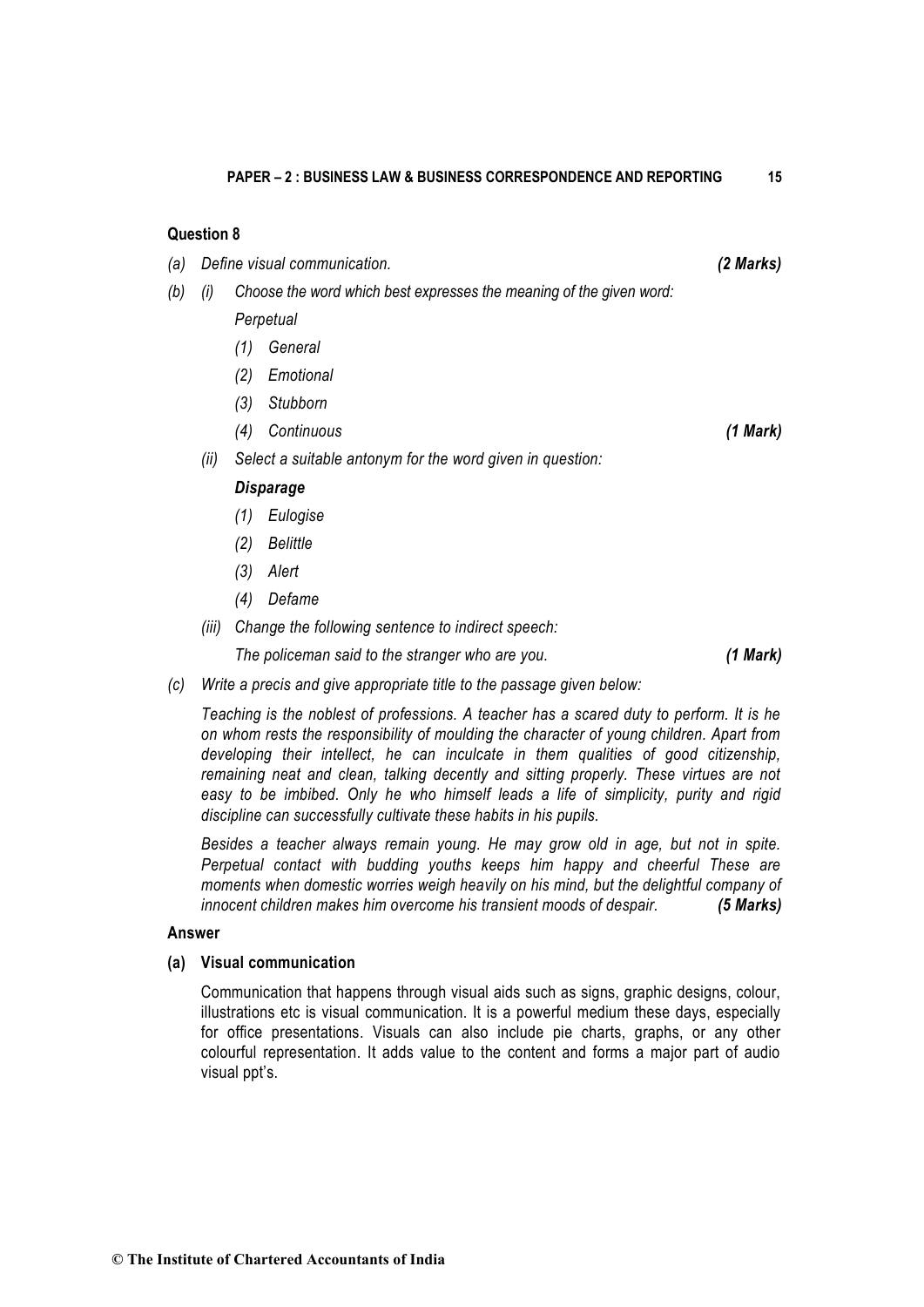- **(b)** (i) (4) continuous
	- (ii) (1) eulogize
	- (iii) Indirect speech: the policeman asked the stranger who he was.

# **(c) Precis writing**

Possible Titles: A teacher remains immortal

A Teacher never grows old

Teaching: a selfless and noble profession

Teaching is constant learning and practicing

Teaching is a selfless job which goes on even when the teacher gets old. He/she is constantly learning, no matter how old one grows. From imparting education to discipline to mannerisms, a teacher is a role model. He leads a simple life, of virtues and morals and inculcates the same in his students. The pleasant company of students removes a teacher's personal worries and refreshes his mind.

### **Question 9**

| (a) |                                                                     | Write any four barriers to effective communication?<br>(2 Marks)     |           |  |
|-----|---------------------------------------------------------------------|----------------------------------------------------------------------|-----------|--|
| (b) | Choose the word which best expresses the meaning of the given word: |                                                                      |           |  |
|     | (i)                                                                 |                                                                      |           |  |
|     |                                                                     | Tyrant<br>(1)                                                        |           |  |
|     |                                                                     | (2)<br>Storage                                                       |           |  |
|     |                                                                     | Hot meal<br>(3)                                                      |           |  |
|     |                                                                     | Against<br>(4)                                                       | (1 Mark)  |  |
|     | (ii)                                                                | <b>Illicit</b>                                                       |           |  |
|     |                                                                     | Storage<br>(1)                                                       |           |  |
|     |                                                                     | Emotional<br>(2)                                                     |           |  |
|     |                                                                     | (3)<br>Unlawful                                                      |           |  |
|     |                                                                     | Grand<br>(4)                                                         | (1 Mark)  |  |
|     | (iii)                                                               | Change the following sentence into indirect speech:                  |           |  |
|     |                                                                     | The Shopkeeper says, "prices are shooting up alarmingly.             | (1 Mark)  |  |
| (c) |                                                                     | Write circular addressing to the employees regarding office timings. | (5 Marks) |  |
|     | Answer                                                              |                                                                      |           |  |
|     |                                                                     |                                                                      |           |  |

(a) Four barriers to Effective communication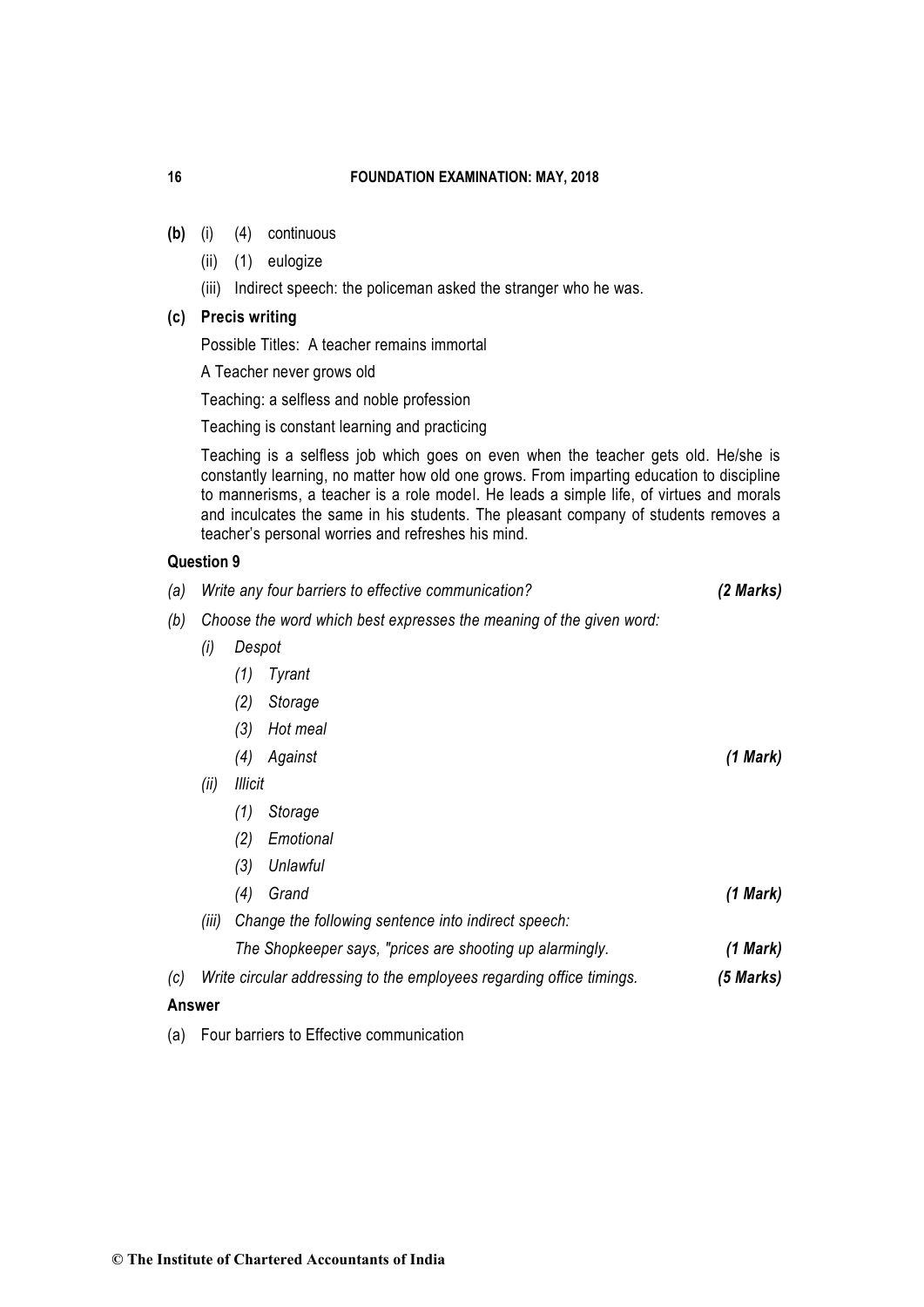- **(1) Physical barriers:** include noise, old technology, technical disturbances, distant locations, lack of appropriate infrastructure.
- **(2) Organizational structural barriers:** Lack of a proper chain of command in office, gaps in the hierarchy creates problems in communication
- **(3) Language barriers:** Language creates problems in communication. Difficult words, unclear jargon, different community having different languages
- **(4) Cultural barriers:** Cultures have different customs and can lead to miscommunication.
- **(5) Emotional barriers:** One of the chief barriers to open and free communications is the emotional barrier. Anger, fear of criticism or ridicule, mistrust of person, suspicion of intentions, jealousy, anxiety and many more feelings and sentiments we carry within us, affect our communication ability and quality. A person who is upset and disturbed cannot pass on or receive information appropriately and objectively. His emotions will colour his perception and assessment of the communication.
- **(6) Attitude barriers:** Personal attitudes of employees can affect communication within the organization.
- **(7) Perception Barriers:** Each one of us perceives the world differently and this causes problems in communicating.
- **(8) Physiological barriers:** Ill health, poor eyesight, hearing difficulties or any other physiological problems can be hurdles in effective interaction with others.
- **(9) Technology barriers:** Anyone who is not tech friendly struggles to communicate effectively via the medium.
- **(10) Gender barriers:** Due to traditional mindsets, many men find it difficult to take orders from, or provide information to women.
- **(b)** (i) 1. Tyrant
	- (ii) 3. Unlawful
	- (iii) The shopkeeper said that prices were shooting up alarmingly.
- **(c) Circular Writing Sample 1: Employees working as per flexible office timings**

Circular No. XV 14th May, 2018

**Office Timings**

For all employees

This is an official communication about the office timings to be followed by all employees. As per flexible timings approved by the management, working hours/timings are as under: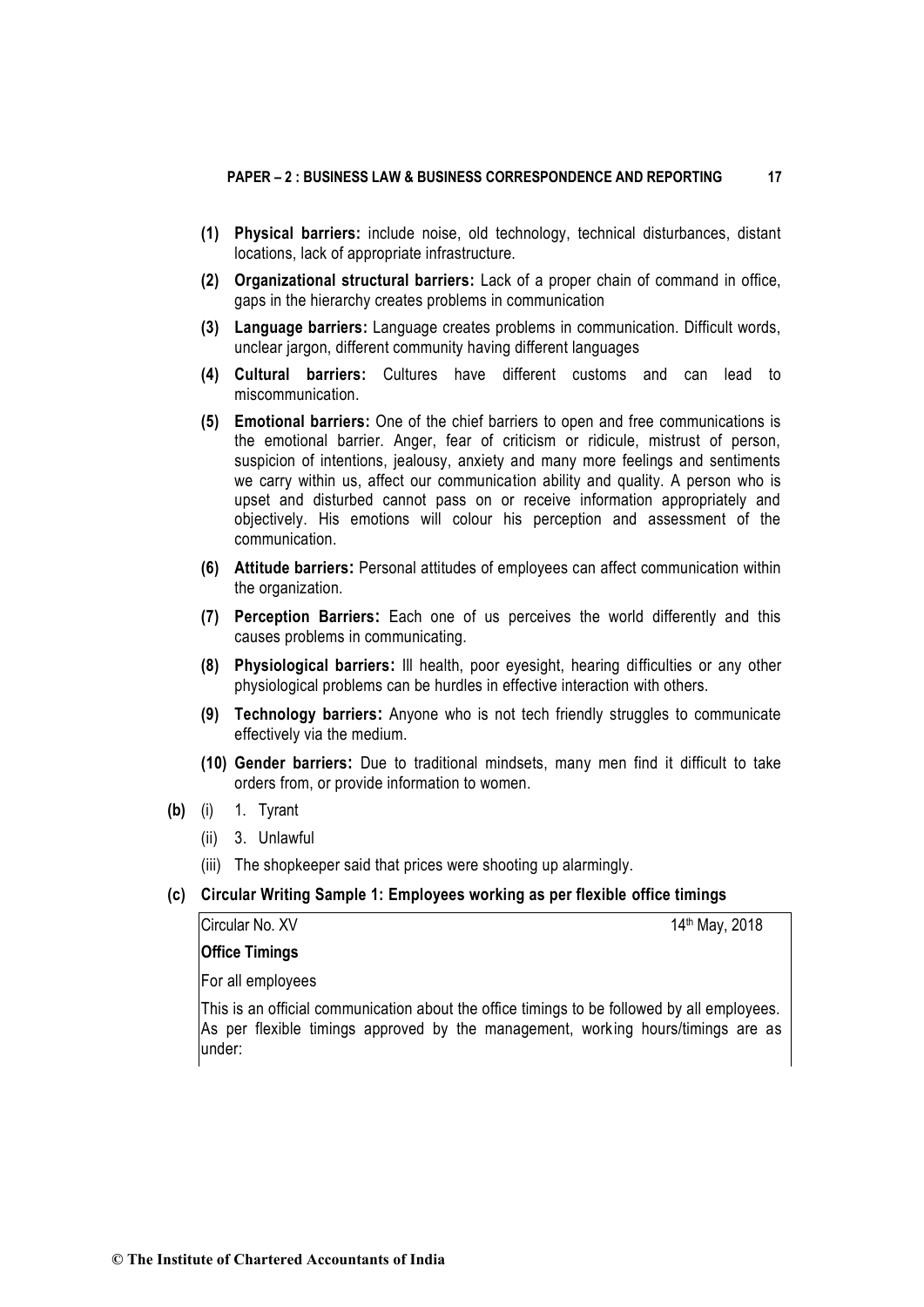9:30 am to 5:30 pm

10:00 am to 6:30 pm

10:30 am to 7:00 pm

For Housekeeping staff:

Shift-1: 8:00 am to 4:00 pm

Shift-2: 2:00 pm to 8:00 pm

Saturday and Sunday is a holiday for all employees.

Strict action will be taken against defaulters. In case of any emergency, please inform your respective heads/managers.

XYZ

HR manager

**Circular Writing Sample 2: Employees working for different foreign clients**

Circular No. XV 14<sup>th</sup> May, 2018

**Office Timings**

For employees

This is an official communication about the office timings to be followed by employees working for foreign clients. With regard to the time zone based on the geography of the client country, the working hours/timings are as under:

Employees for US client: working hours will be 6 am to 2 pm.

Employees for UK client: working hours will be 1:30 pm to 9:30 pm

Employees for Indian client: working hours will be 9: 30 am to 5:30 pm

For Housekeeping staff

Shift-1: 8:00 am to 4:00 pm

Shift-2: 2:00 pm to 8:00 pm

Saturday and Sunday is a holiday for all employees.

Strict action will be taken against defaulters. In case of any emergency, please inform your respective heads/managers.

XYZ

HR manager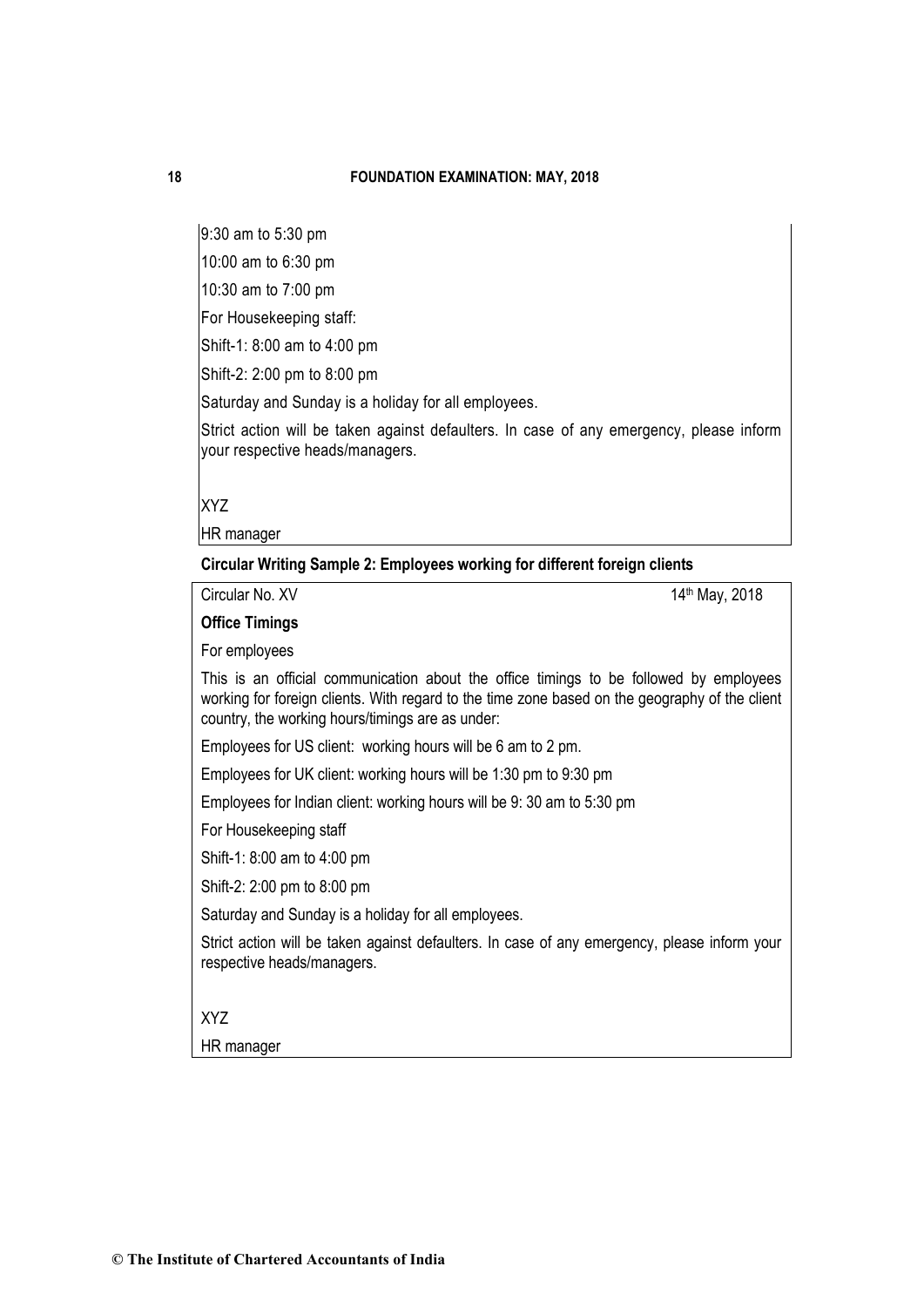# **Question 10**

| (a)    | (i)   | What are the characteristics of effective communication?                                                                                  | (2 Marks) |
|--------|-------|-------------------------------------------------------------------------------------------------------------------------------------------|-----------|
|        |       | 0R                                                                                                                                        |           |
|        | (ii)  | What is diagonal communication?                                                                                                           | (2 Marks) |
| (b)    | (i)   | Complete the expression by supplying a suitable preposition or adverb particle. Choose<br>your answer from the options given in brackets. |           |
|        |       | We will take ___________this issue when we meet next week. (up/on/over) (1 Mark)                                                          |           |
|        | (ii)  | Rewrite the following sentence in Passive Voice                                                                                           |           |
|        |       | The customer should receive the delivery by Friday.                                                                                       | (1 Mark)  |
|        | (III) | Rewrite the following sentence in Active Voice.                                                                                           |           |
|        |       | He will be given a ticket for over speeding by the police officer.                                                                        | (1 Mark)  |
| (c)    |       | Write an article of about 250 words on the topic "Global warming".                                                                        | (5 Marks) |
| Answer |       |                                                                                                                                           |           |

### **(a) Characteristics of effective communication**

- **1. Clear:** Any spoken or written communication should state the purpose of message clearly.
- **2. Concise:** Brevity is the essence of business communication.
- **3. Concrete:** The content of your communiqué should be tangible. Base it on facts and figures.
- **4. Coherent:** Coherence is sequentially organized and logically presented information which is easily understood.
- **5. Complete:** A complete communication conveys all facts and information required by the recipient.
- **6. Courteous:** Courtesy implies that the sender is polite, considerate, respectful, open and honest with the receiver.
- **7. Listening for Understanding:** Focus on the individual and his agenda. A perceptive listener is able to provide information as per the needs of the client
- **8. Focus and Attention: Everyday work environment** Paying attention to the pertinent details is imperative for effective communication.
- **9. Emotional Awareness and Control:** Managing your own and others emotions and communicating keeping in mind the emotional state of others helps in smooth interaction and breakdown of the communication process.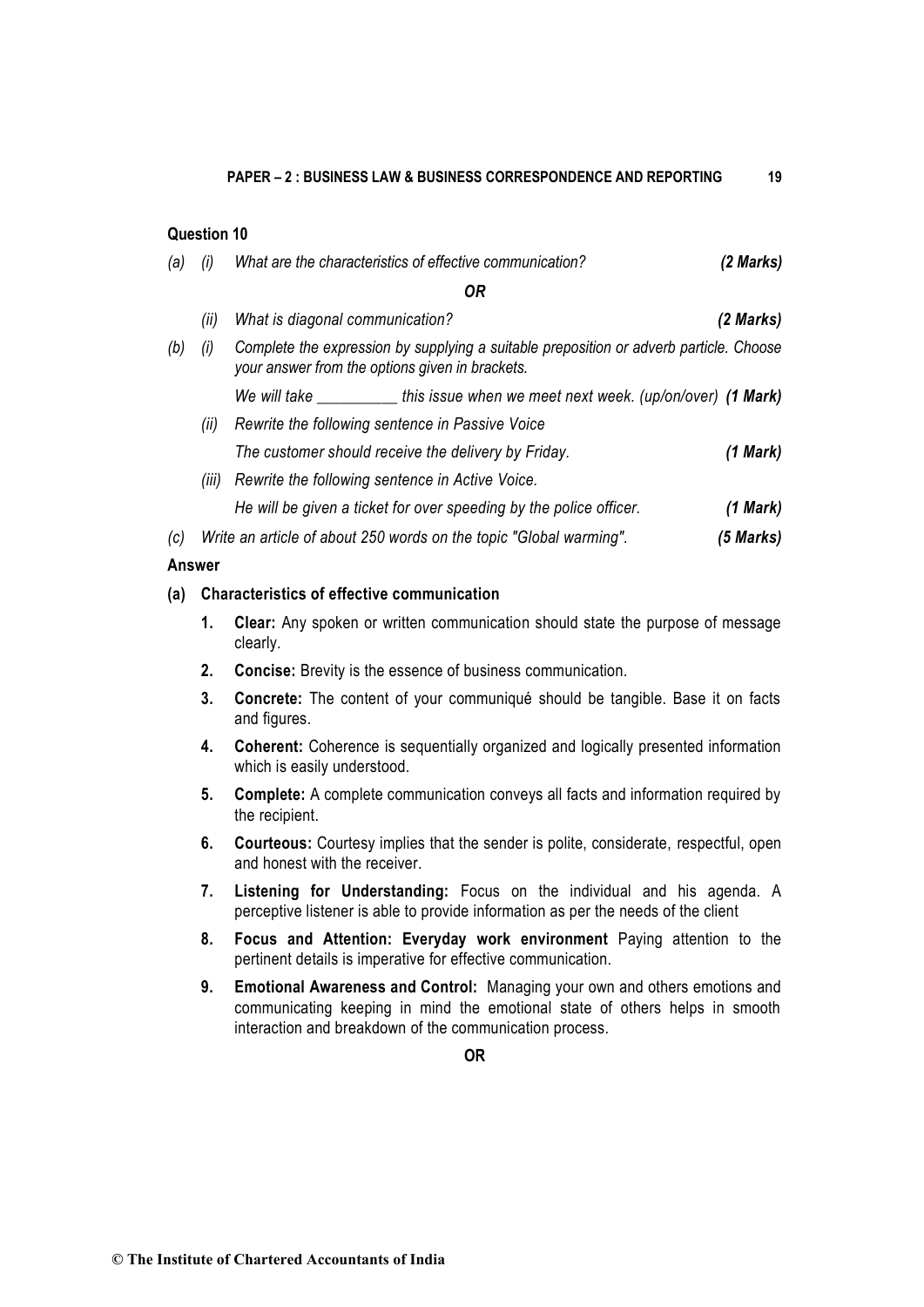Diagonal Communication.

It is part of the formal communication section. It refers to the cross functional communication between different levels of employees in an organization. It is commonly found in large organization. Diagonal communication is recommended as it reduces the gaps between communication and encourages direct talks with the third party. For example a junior engineer directly reporting to the General Manager about the progress of a project.

**(b)** (i) We will take up this issue when we meet next week.

- (ii) The delivery would be received by the customer by Friday (Passive voice)
- (iii) The police officer will give him a ticket for over speeding (Active voice)

# **(c) Global Warming**

The retention of extra heat by the Earth is known as Global warming. It is basically an increase in the amount of greenhouse gases in the air that results in more heat being trapped in the atmosphere. The green houses gases include carbon dioxide, methane, water vapour and ozone. This leads to an overall rise in the surface temperature of the Earth.

The temperature of the Earth has increase by about 1-2 degree Fahrenheit in the last 100 years and is continuing to increase further. The warming has led to the decrease of cold nights and increase in warm/summer days. Melting glaciers is also a result of global warming.

The amount of carbon di oxide in air has been increasing at an alarming rate. The main cause of this increase being burning of fossil fuels and deforestation. Production, distribution and combustion of fossil fuel also results in the emission of methane gas.

As responsible citizens of the Earth, we must take measures to curb the problem of global warming and save the environment. Use of renewable sources of energy, like solar energy should be promoted. Solar heater, solar cooker, solar coolers are some devices that run on the energy captured from the Sun. Farmers should be encouraged to use natural fertilizers that provide better yields and are environment friendly. Children in school should participate in 'plant a tree' campaigns. Afforestation is an easy and simple step towards saving our environment. Air pollution should be checked, probably by making catalytic inverters compulsory for all vehicles.

If the above measures are followed and every individual pledges to keep the environment clean, problems like global warming can be under control. Let us all pledge to GO GREEN

### **Question 11**

*(a) What are the main steps in the process of communication? (2 Marks)*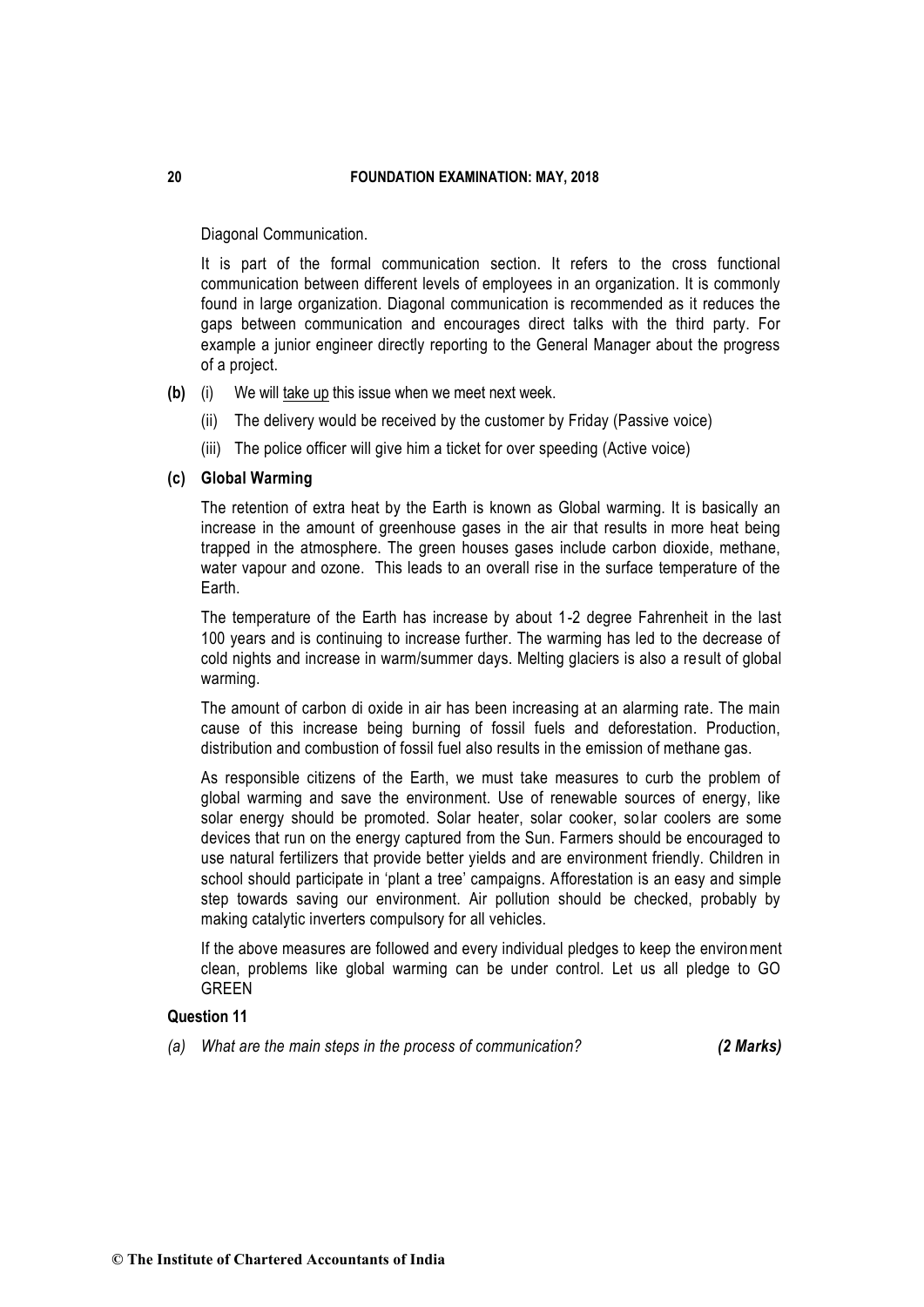- *(b) Select the correct meaning of idioms / phrases given below:* 
	- *(i) Storm in tea cup* 
		- *(1) Crave for something*
		- *(2) Drink tea often*
		- *(3) Get into quarrel*
		- *(4) Making a big issue out of a small thing. (1 Mark)*
	- *(ii) To grease the palm* 
		- *(1) Treat suffer*
		- *(2) To offer bribe*
		- *(3) To swim in deep sea*
		- *(4) To be in deep thought. (1 Mark)*
	- *(iii) Rewrite the following sentences in the active voice:*

*The entire district was destroyed by cyclone. (1 Mark)*

*(c) Write a memo letter informing the employees of all branches about the suspension order of Mr. Z, cashier, on charge of misappropriation of fund of the same office. (5 Marks)*

#### **Answer**

### **(a) Steps in the process of communication**

- (i) The purpose or reason
- (ii) The content or message
- (iii) The medium used for conveying the message (internet, written text, speech etc)
- (iv) Transmitting the message
- (v) Messages are often misinterpreted due to external disturbances. These factors disrupt communication
- (vi) Receiving the message
- (vii) Deciphering/decoding the message
- (viii) Interpreting and figuring out what the real message is.
- **(b)** (i) 4. Making a big issue out of a small thing
	- (ii) 2. To offer bribe
	- (iii) The cyclone destroyed the entire district. (Active voice)